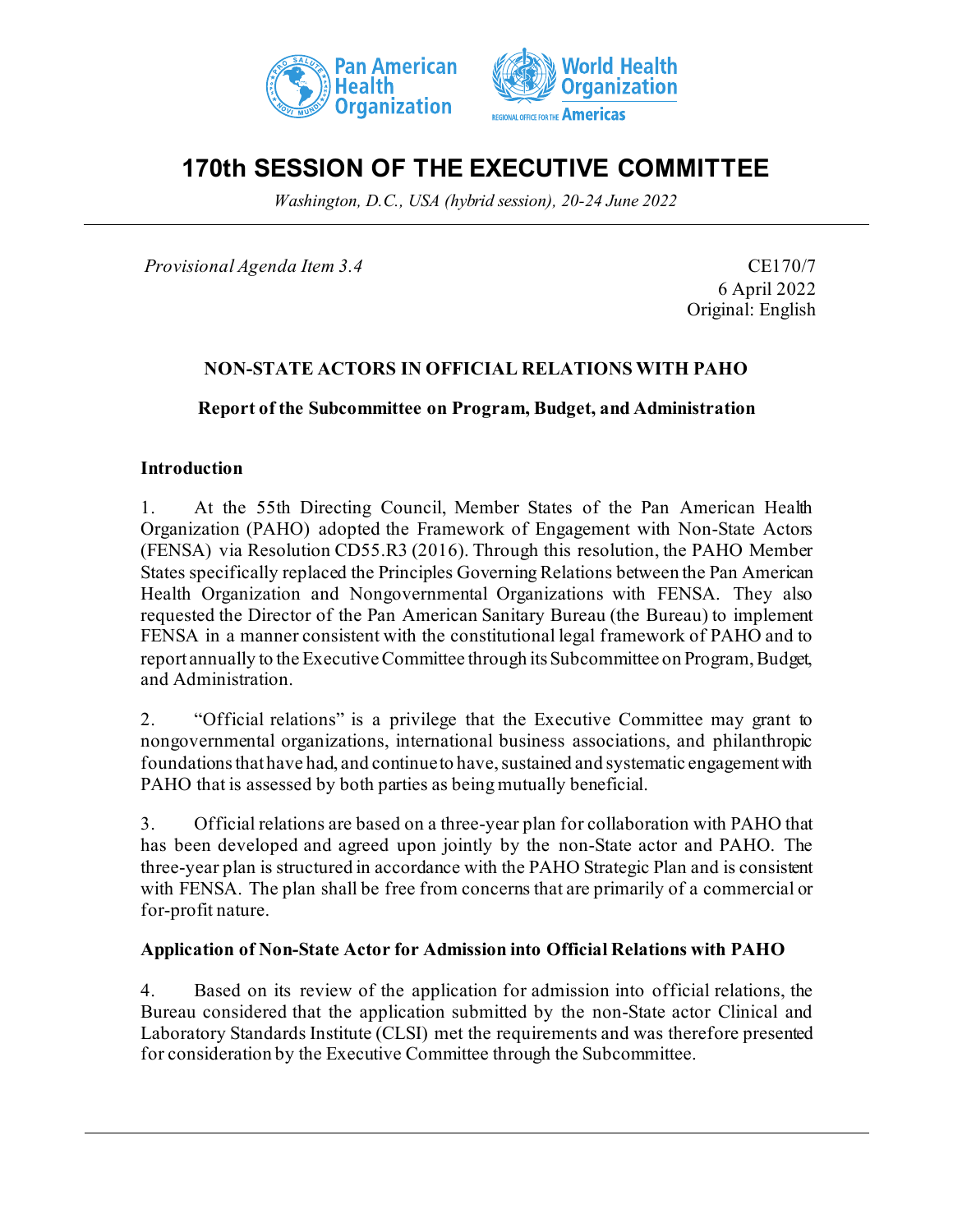5. The information submitted by the non-State actor in support of its application was made available to the Subcommittee in a background document. The 16th Session of the Subcommittee on Program, Budget, and Administration, composed of the Delegates of Brazil, Costa Rica, Dominica, Jamaica, Mexico, Panama, and United States of America, considered the application and background paper prepared by the Bureau. An updated report is provided in Annex A.

6. The Subcommittee recommends establishing official relations with the Clinical and Laboratory Standards Institute (CLSI).

# **Review of Non-State Actors in Official Relations with PAHO**

7. The Executive Committee, through its Subcommittee, is responsible for reviewing PAHO collaboration with each non-State actor in official relations every three years, at which time it may decide on the desirability of maintaining official relations or defer the decision to the following year. In addition, the Executive Committee may decide to discontinue official relations with a non-State actor if it considers that such relations are no longer appropriate or necessary in light of changing programs or other circumstances. Similarly, the Executive Committee may discontinue official relations if an organization no longer meets the criteria that applied at the time the relations were established, fails to provide updated information or report on the collaboration, or fails to fulfill its part in the agreed program of collaboration.

8. Currently, there are 28 non-State actors in official relations with PAHO. The Bureau conducts an assessment of each entity when its official relations status comes up for renewal, with approximately one-third of the non-State actors to be assessed each year. This year, seven entities are up for renewal: Healthy Caribbean Coalition (HCC), Inter-American Society of Cardiology (SIAC, for its acronym in Spanish), Latin American Association of Pharmaceutical Industries (ALIFAR, for its acronym in Spanish), Latin American and Caribbean Women's Health Network (LACWHN), Latin American Confederation of Clinical Biochemistry (COLABIOCLI, for its acronym in Spanish), Mundo Sano Foundation, and World Resources Institute Ross Center for Sustainable Cities (WRI). The Director submitted a report to the 16th Session of the Subcommittee on Program, Budget, and Administration on these seven entities. An updated report is provided in Annex B.

9. The information submitted by the non-State actors in support of their applications for continuing their official relations was made available to the Subcommittee in background documents, which contained a profile of the non-State actors in official relations with PAHO and a report on their collaborative activities with PAHO.

10. The Subcommittee recommends that official relations with the following six non-State actors be maintained through 2024: Healthy Caribbean Coalition, Inter-American Society of Cardiology, Latin American Association of Pharmaceutical Industries, Latin American Confederation of Clinical Biochemistry, Mundo Sano Foundation, and World Resources Institute Ross Center for Sustainable Cities.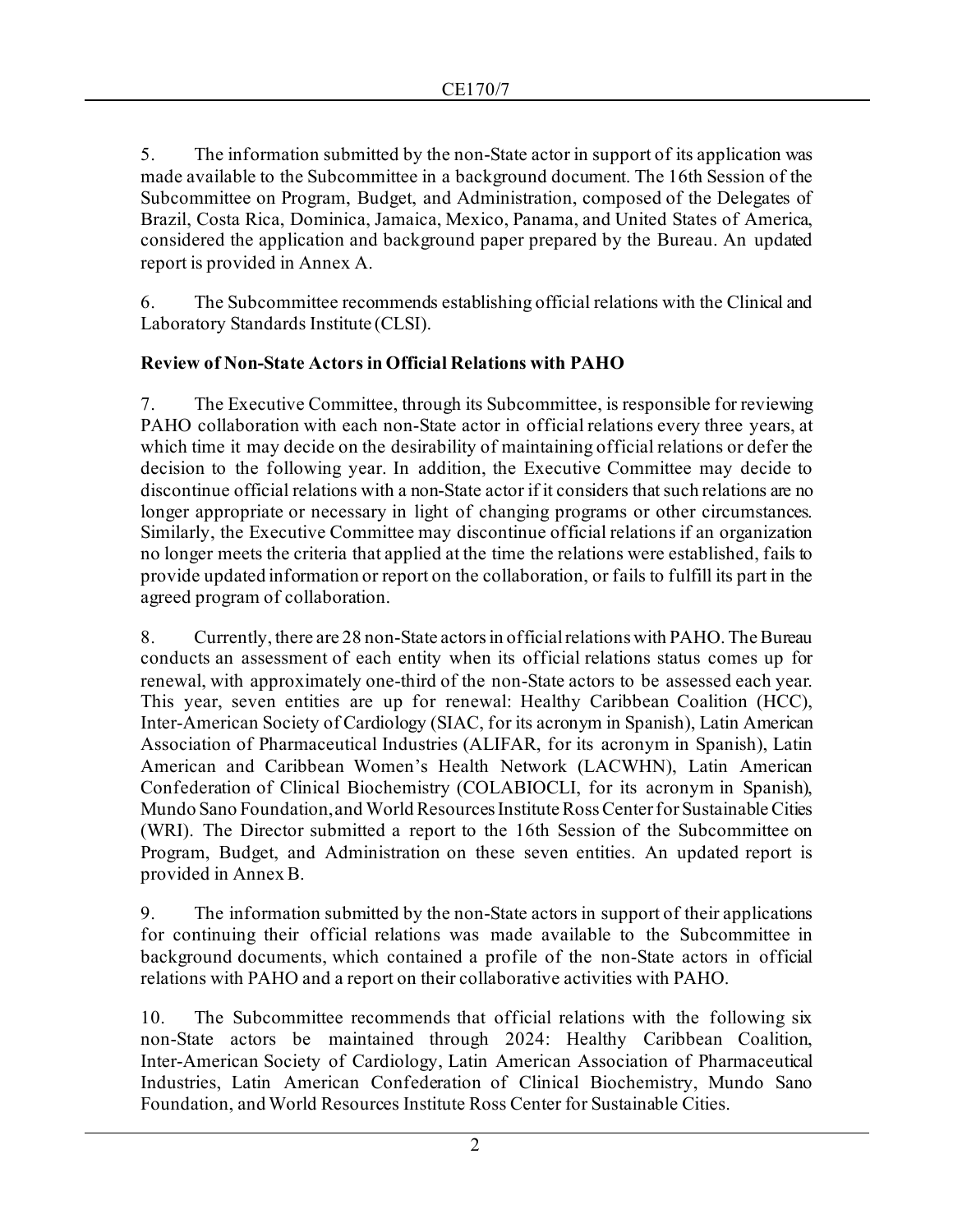11. The Subcommittee recommends that the Executive Committee discontinue official relations with the Latin American and Caribbean Women's Health Network (LACWHN). Although joint activities have been conducted in the past, an agreed plan of work has not been identified. After discussion with the entity, it was agreed that LACWHN would not submit an application for renewal of official relations with PAHO. Future opportunities for engagement outside of official relations will be explored with LACWHN in light of the valuable work it carries out in the Region.

12. A table showing when each non-State actor in official relations with PAHO is scheduled for review by the Subcommittee is provided in Annex C.

# **Action by the Executive Committee**

13. After reviewing the information provided, the Executive Committee is invited to consider adopting the proposed resolution presented in Annex D.

Annexes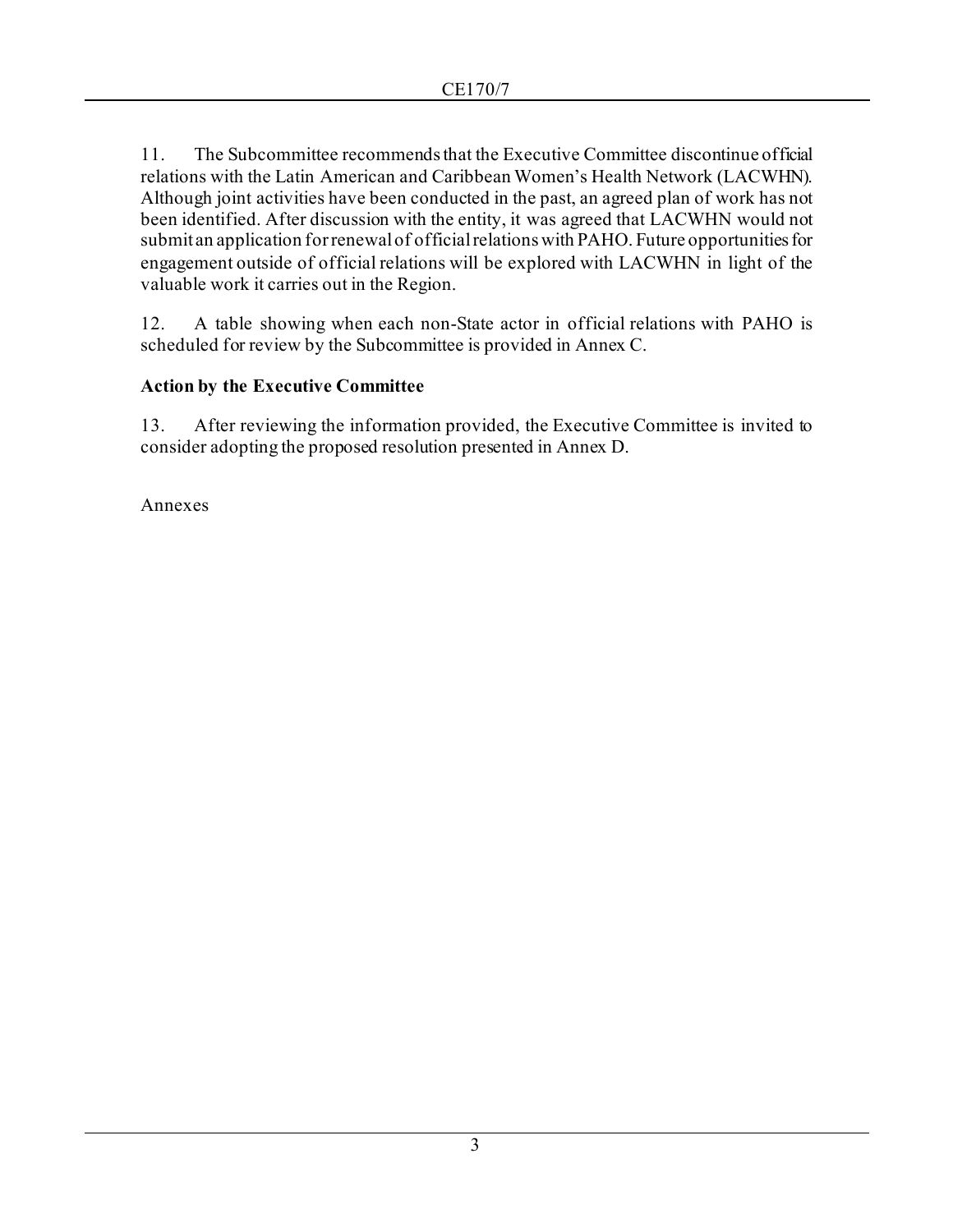### **Annex A**

### **APPLICATIONS OF NON-STATE ACTORS FOR ADMISSION INTO OFFICIAL RELATIONS WITH PAHO**

### **The Subcommittee recommends admission into official relations with PAHO for the following non-State actor:**

### *Clinical and Laboratory Standards Institute*

1. The Clinical and Laboratory Standards Institute (CLSI), established in 1969, is a globally recognized not-for-profit standards development organization whose mission is to develop clinical and laboratory practices and promote their use worldwide. The Institute's vision is to set the standard in laboratory medicine for a healthier world.

2. CLSI generates standards and guidelines, provides teaching aids, and offers direct technical assistance with education and training in the major disciplines of clinical laboratory medicine. These include automation and informatics, clinical chemistry and toxicology, general laboratory, hematology, immunology and ligand assay, method evaluation, microbiology, molecular diagnostics, newborn screening, point-of-care testing, quality management systems, and veterinary medicine.

3. CLSI was a PAHO/WHO Collaborating Center until 2020, when it no longer qualified for eligibility as it is not an academic institution. Nonetheless, it maintains close collaboration with PAHO and has applied for official relations status.

4. Over the past two years, the following activities have been carried out jointly by CLSI and PAHO:

- a) PAHO has participated in meetings of the CLSI Subcommittee on Antimicrobial Susceptibility Testing (AST) for the determination of antimicrobial breakpoints for specific pathogens. The Subcommittee on AST provides useful information to laboratories, enabling them to advise clinicians on the selection of appropriate antimicrobial therapy. PAHO participates in at least two annual meetings of the CLSI's subcommittees and in ad hoc discussions.
- b) PAHO participated in meetings of the CLSI Expert Panel on Microbiology, which provides technical expertise in microbiology.
- c) PAHO, through the Latin American and Caribbean Network for Antimicrobial Resistance Surveillance (ReLAVRA), has facilitated the use of surveillance data for the development of CLSI laboratory standards and breakpoints for antimicrobial susceptibility testing. For example, the standard for *Haemophilus influenzae* is currently in development with the participation of the National Institute of Health of Colombia. PAHO also participated in the development of azithromycin breakpoints in *Salmonella spp.* and *Shigella spp.*, making available routine surveillance data produced in the Region.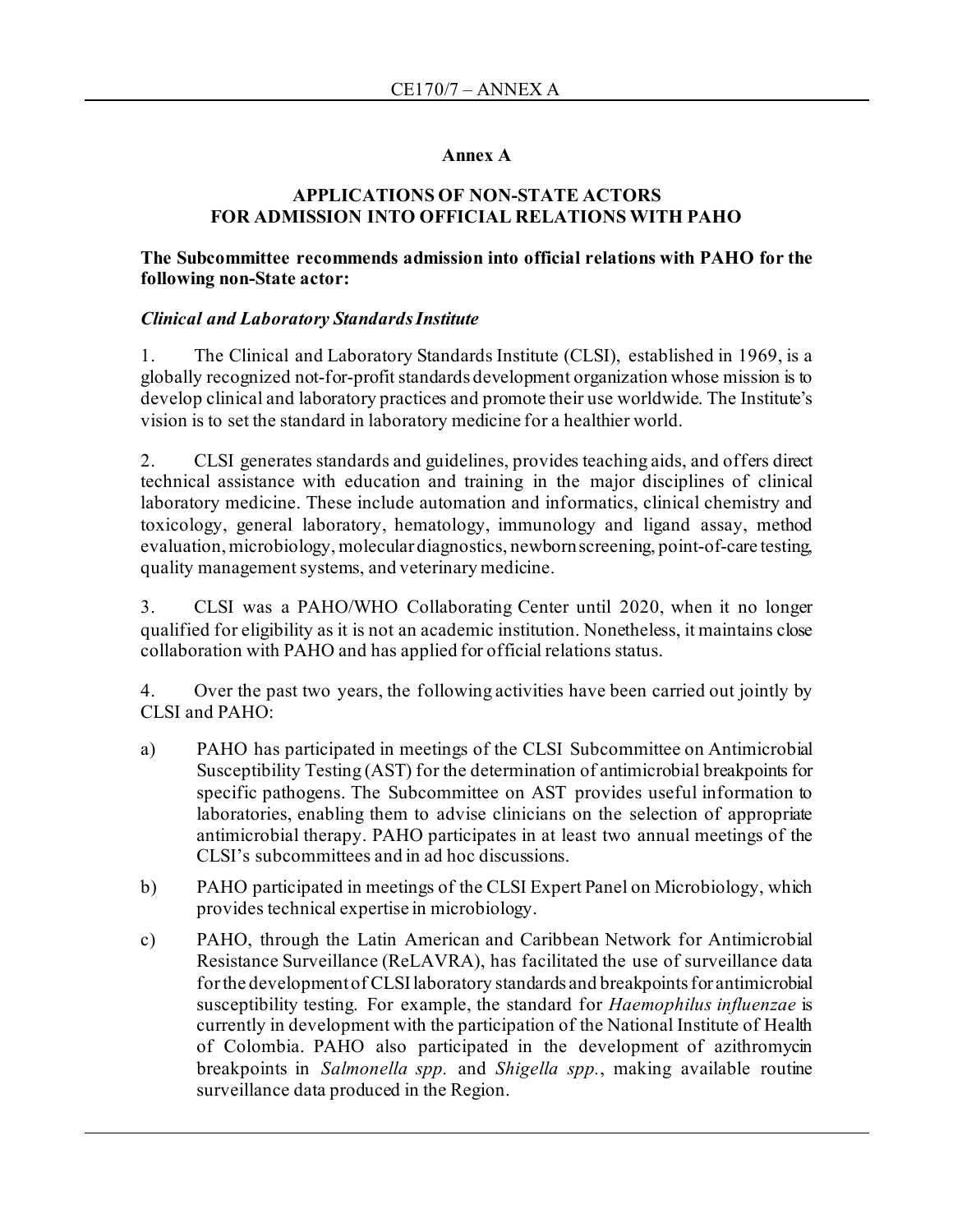d) During 2021, CLSI conducted direct and indirect training assistance in Caribbean countries with a view to strengthening the capacities of laboratory personnel in maintaining a quality management system to enable national laboratories to seek accreditation to the ISO 15189 standard. CLSI continues to offer public health laboratories technical assistance to improve laboratory operations and surveillance methodologies to respond to outbreaks quickly and appropriately.

5. The following activities are proposed for the next three years (2022-2024) under the work plan for collaboration between CLSI and PAHO:

- a) Strengthen the capacities of national laboratories in the Region of the Americas to monitor and mitigate the spread of antimicrobial resistance. This includes the development of materials and resources written for the PAHO community; strengthening of national policies and guidelines; training and workshops; and strengthening of surveillance infrastructure.
- b) Identify new standards, guidelines, and documents to be developed based on Latin American epidemiology.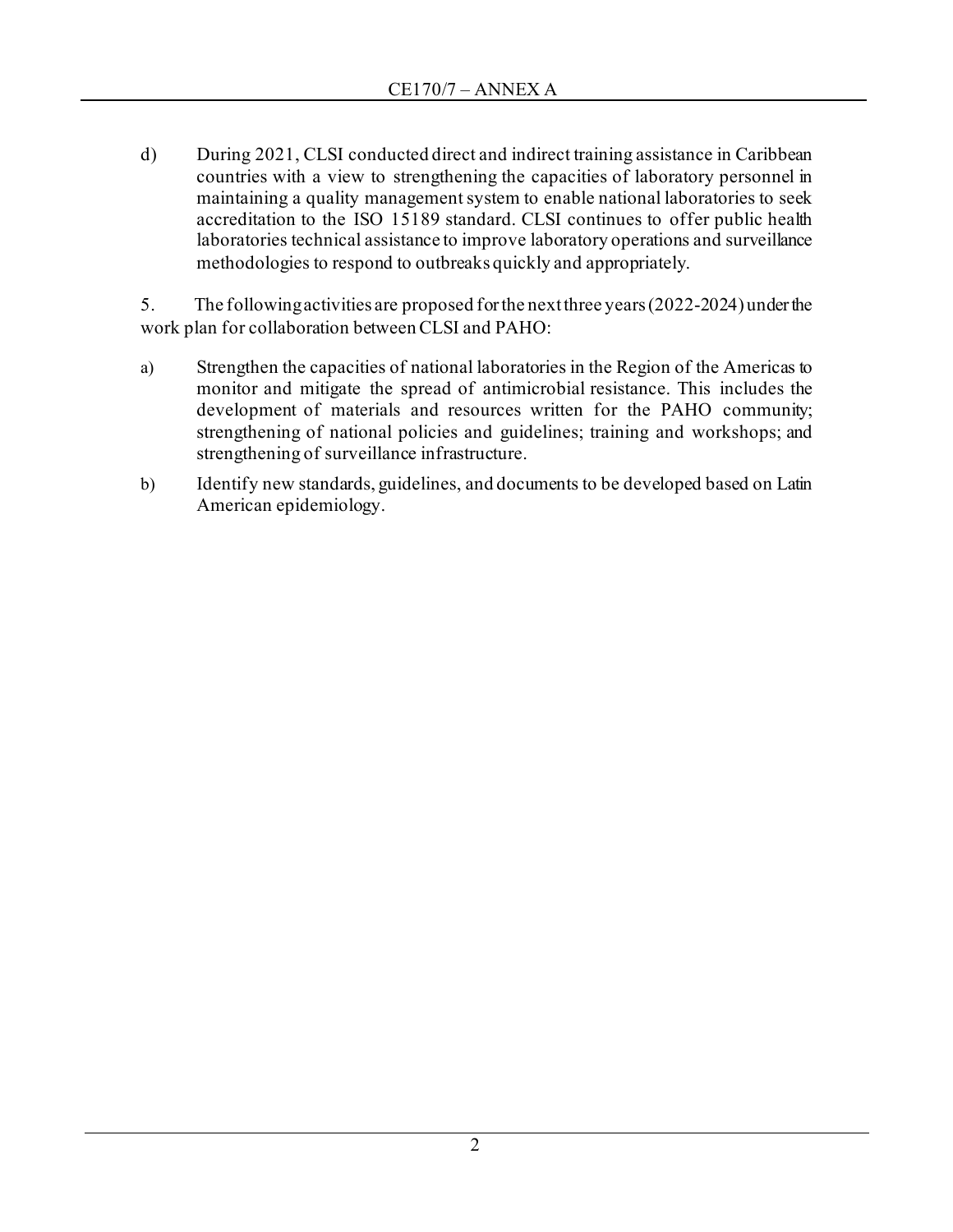### **Annex B**

### **REVIEW OF EXISTING COLLABORATION WITH NON-STATE ACTORS IN OFFICIAL RELATIONS WITH PAHO**

### **The Subcommittee recommends continuation of official relations status for the following six non-State actors:**

### *Healthy Caribbean Coalition*

1. Formed in 2008, the Healthy Caribbean Coalition (HCC) is a registered not-for-profit organization with a membership of over 100 civil society organizations (CSOs). HCC works closely with regional and international partners, government, the business community, academia, and civil society to develop and implement plans for the prevention and control of noncommunicable diseases (NCDs) among the Caribbean people.

2. Over the past three years, the following activities were carried out under the work plan for collaboration between HCC and PAHO:

- a) Capacity building to enable civil society, working in partnership with key stakeholders, to deliver high-quality cervical cancer education, screening, and advocacy for the establishment or scaling up of national human papillomavirus (HPV) vaccination programs.
- b) Strengthening of Caribbean Community (CARICOM) National NCD Commissions through annual virtual meetings of the CARICOM Regional Chairs held between 2019 and 2021, along with periodic updating of the NCD portal.
- c) Technical cooperation to analyze the status of existing National NCD Commissions in the Caribbean and make recommendations to strengthen their capacities. Entry points were identified for efforts to establish and/or strengthen tobacco control coordinating mechanisms in line with the World Health Organization (WHO) Framework Convention on Tobacco Control (FCTC), Article 5.2.a.
- d) Continued implementation of the HCC's civil society action plan for preventing childhood obesity in the Caribbean. HCC advocated for the introduction of healthy school policies by helping to develop a model policy for regulating the availability of unhealthy foods and beverages in school settings and supporting the dissemination of guidance.
- e) Advocacy for the introduction of mandatory front-of-package warning labeling (FOPWL) in the Caribbean. Technical support was provided through the CARICOM Regional Organization for Standards and Quality (CROSQ) consultation process, advocacy, communication activities, co-hosting webinars, and co-development of material. Support was also provided for the development of the HCC web page on FOPWL.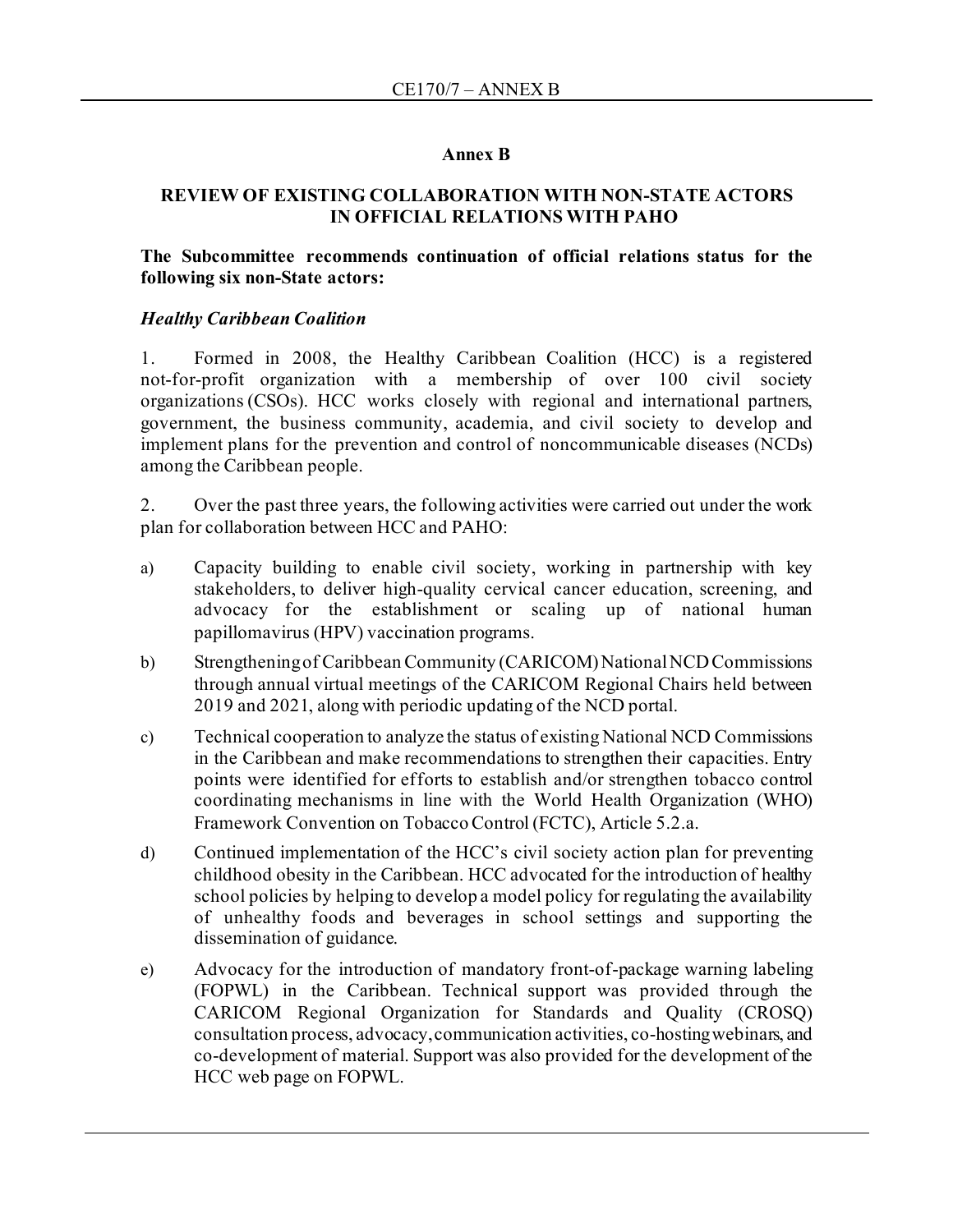- f) Support for HCC's work to counter industry interference in the FOPWL process, including identifying, managing, and mitigating conflicts of interests.
- g) Annual Caribbean Alcohol Reduction Days in 2019, 2020, and 2021. Joint activities included dedicated web pages, infographics, and webinars featuring the PAHO advisor on alcohol reduction.

3. The following activities are proposed for the next three years (2022-2024) under the collaborative work plan between HCC and PAHO:

- a) Provide support to strengthen CARICOM National NCD Commissions through networking, capacity building, and informal technical assistance in support of HCC's Transformative New NCD Agenda.
- b) Build capacity of CSOs, the public sector, and selected private sector actors (in non-health-harming industries) to identify, prevent, manage, and mitigate conflicts of interests in NCD prevention, control policy, and programming in support of HCC's Transformative New NCD Agenda.
- c) Collaborate with regional partners through mechanisms such as the Caribbean Public Health Law Forum and the Law and Health Research Unit at the University of the West Indies aimed at increasing legal capacity in the Region to facilitate the implementation of NCD policies.
- d) In support of the WHO Global Strategy to Accelerate the Elimination of Cervical Cancer and HCC's Transformative New NCD Agenda, advocate for high-quality cervical cancer education, screening, and referral, and for HPV vaccination programs targeting women in hard-to-reach communities.
- e) Advocate for healthy food environments through the implementation of policies, including mandatory front-of-package nutrition warning labeling, healthy school policies, fiscal policies to encourage consumption of healthy foods, and regulation of marketing of unhealthy foods to children.
- f) Continue to host the annual Caribbean Alcohol Reduction Day to build awareness among the public and policymakers around the harmful effects of alcohol use. The event is organized in partnership with PAHO, the Caribbean Public Health Agency (CARPHA), and other key stakeholders.

# *Inter-American Society of Cardiology*

4. The Inter-American Society of Cardiology (SIAC) is a civic association made up of the national cardiology societies of the countries of the Americas and the Spanish Society of Cardiology. SIAC was founded in 1944 with a mission to promote progress in the field of cardiology as well as interdisciplinary and intersectoral collaboration for cardiovascular health care in the community.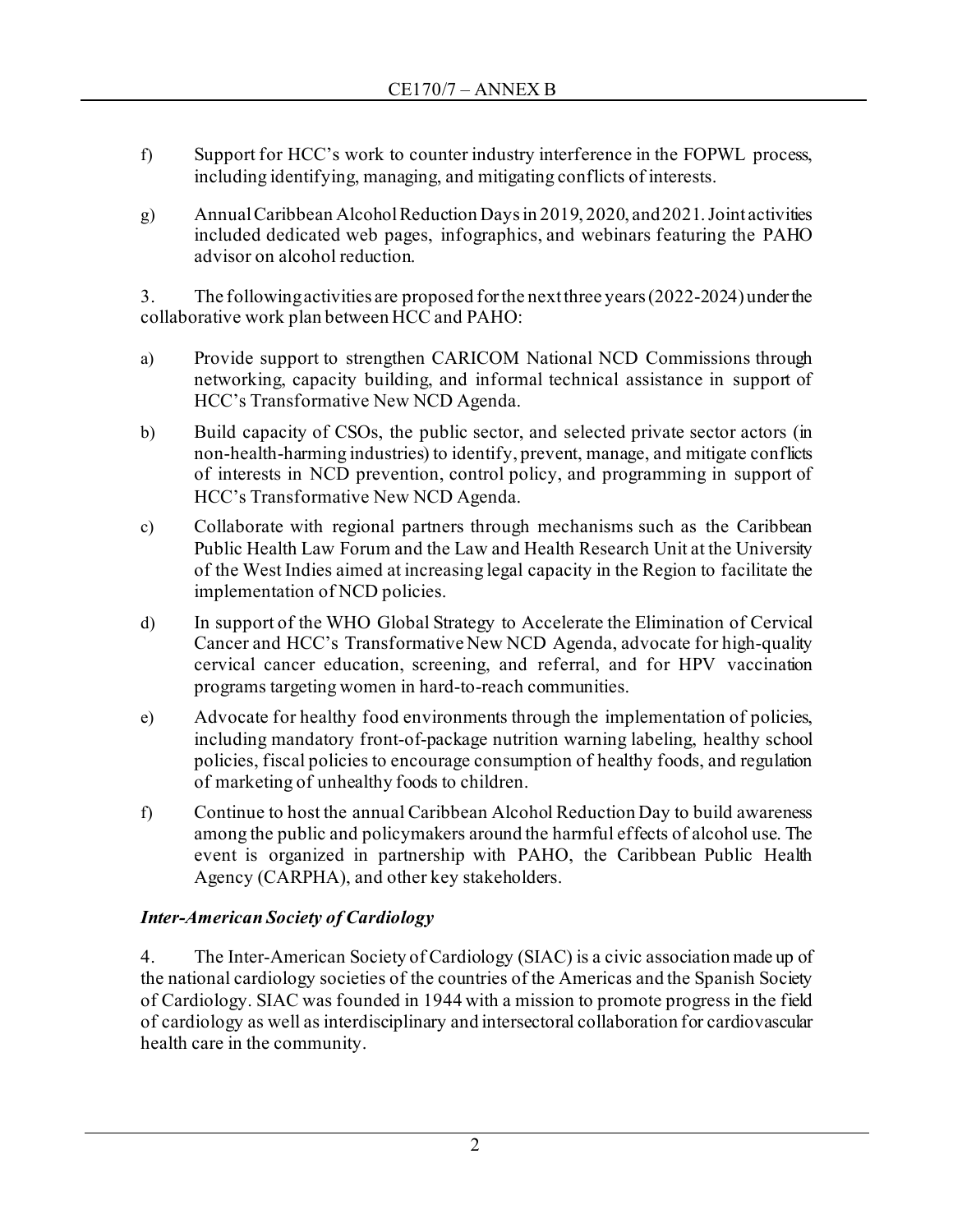5. Over the past three years, the following activities were carried out under the work plan for collaboration between SIAC and PAHO:

- a) The HEARTS in the Americas initiative continued to be promoted through the HEARTS regional workshop, held in conjunction with the Interamerican Congress of Cardiology in 2019. The event drew more than 80 recognized experts from all cardiology societies of the Region, achieving the inclusion of more countries in the initiative.
- b) A meeting was held of regional leaders of scientific societies, foundations, academic institutions, patient groups, and responsible authorities of health ministries committed to policies for the prevention, diagnosis, and treatment of Chagas disease among vulnerable populations. This resulted in the publication of an article in the Global Heart journal.
- c) SIAC carried out awareness campaigns on World Hypertension Day, World Heart Day, and World Diabetes Day with the support of PAHO, the World Heart Federation, and the Latin American Society of Hypertension (LASH).
- d) Training activities were held in cardiometabolic prevention units, with comprehensive efforts to optimize the diagnosis and control of cardiometabolic risk factors. This contributed to the dissemination of WHO guidelines on hypertension and the implementation of the HEARTS in the Americas initiative.
- e) Within the framework of the NET-Heart project, research on neglected diseases and the heart was carried out and published in leading scientific journals.

6. The following activities are proposed for the next three years (2022-2024) under the collaborative work plan between PAHO and SIAC:

- a) Support the implementation of the HEARTS initiative in Latin American cardiology societies and the establishment of partnerships with the ministry of health of each country in the Region in order to strengthen the management of cardiovascular risk factors in primary health care settings.
- b) Continue PAHO participation in technical meetings of the HEARTS initiative within the framework of the Interamerican Congress of Cardiology in order to strengthen technical cooperation, establish spaces for discussion, and contribute to innovative developments in the implementation of policies for the control of cardiovascular diseases and their risk factors.
- c) Promote dissemination and analysis of the new WHO guidelines on hypertension by including this topic in various scientific and technical sessions in Latin America. Create a roadmap with concrete actions that facilitate full implementation of the WHO guidelines, making the control of hypertension a health priority.
- d) Continue promoting the agenda of cardiovascular health priorities within the framework of the "25 by 25" target (reduce mortality from cardiovascular diseases by 25% by 2025) in all possible technical areas, as has been done since 2012.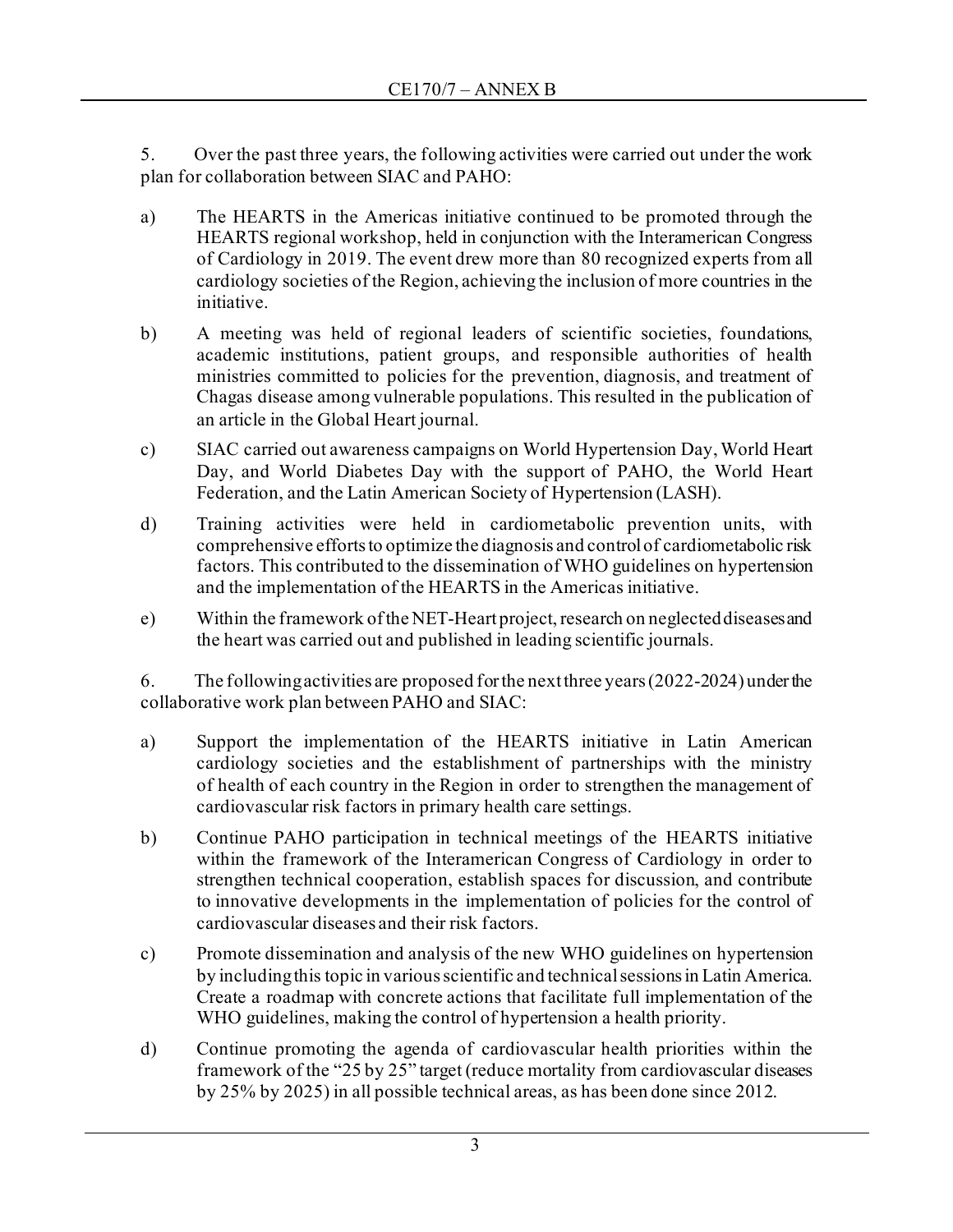e) Continue campaigns on World Hypertension Day, World Heart Day, and World Diabetes Day, with the support of PAHO and the World Heart Federation, to raise public awareness of cardiovascular prevention measures.

# *Latin American Association of Pharmaceutical Industries*

7. The Latin American Association of Pharmaceutical Industries (ALIFAR), founded in 1980, is an international nonprofit association that brings together the national pharmaceutical industries of Latin American countries. Its priority objectives are to support and strengthen these national industries and to promote mutual interests at the subregional, regional, and international levels.

8. Over the past three years, the following activities were carried out under the work plan for collaboration between ALIFAR and PAHO:

- a) Technical and scientific support for regional and global public consultations organized by PAHO and WHO. ALIFAR representatives participated as panelists in regulatory update meetings, sharing experiences on alternative models for the clinical evaluation of new COVID-19 vaccines.
- b) Exchange of knowledge and experiences at the regional level in order to share good practices in public policymaking, identify items for the regional cooperation agenda, and discuss extended producer responsibility.
- c) Monitoring and evaluation through virtual meetings with professionals from research centers, companies, national governments, and PAHO, with broad participation of the governing bodies of associations affiliated with ALIFAR, on the effects of the COVID-19 pandemic on public health in the countries and the measures adopted to alleviate the impact on the population.
- d) Technical cooperation in the review of progress reports on projects of the Pan American Network for Drug Regulatory Harmonization (PANDRH), and participation and formulation of suggestions at meetings of the PANDRH Steering Committee.
- e) Revision of several modules of a virtual course on the health regulation of biological and biotechnological products.
- f) Exchange of information with PAHO on registration and marketing authorization of medicines, good manufacturing practices, bioavailability and bioequivalence, intellectual property, marketing of medicines, falsification of medicines, and other topics of interest to the parties.

9. The following activities are proposed for the next three years (2022-2024) under the collaborative work plan between ALIFAR and PAHO:

a) Facilitate participation of experts from ALIFAR's national associations in regional and global activities and in scientific and regulatory issues involving medicines, contributing to the exchange of knowledge and experiences at the regional level.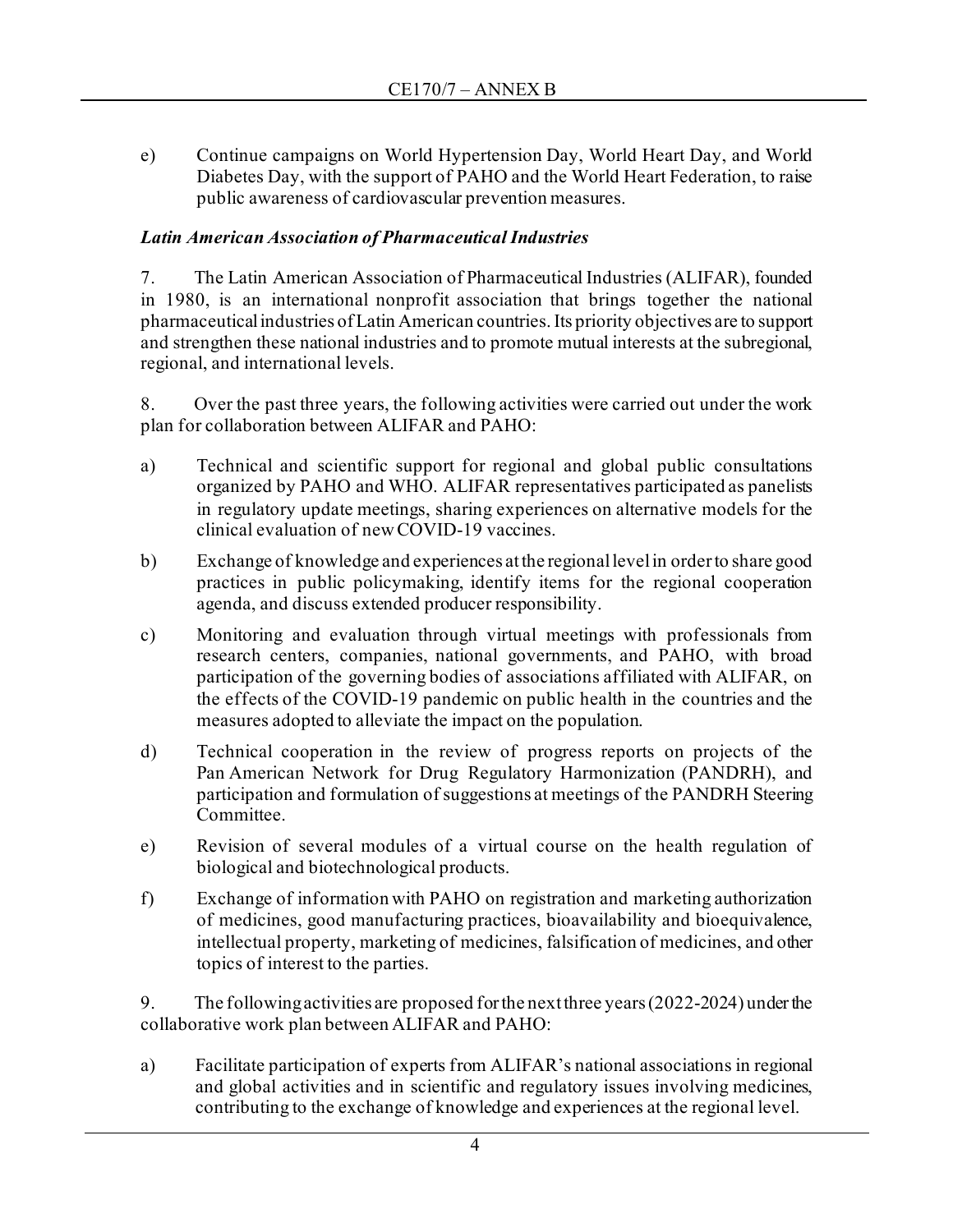- b) Support and participate in PANDRH activities related to the network's priority projects and preparation of its strategic development plan for the period 2021-2026. An ALIFAR official will serve as a member of the PANDRH Steering Committee.
- c) Provide technical and scientific support for regional and global public consultations organized by PAHO and WHO on issues of quality, safety, and efficacy of medicines and other health technologies.
- d) Participate and provide technical collaboration on workshops, seminars, and development of materials, strengthening regional coordination with relevant institutions related to the health, science, technology, and industrial sectors.
- e) Participate and provide technical collaboration and exchange of experiences in meetings and other activities convened within the framework of implementation of PAHO Resolution CD59.R3, Increasing Production Capacity for Essential Medicines and Health Technologies.

# *Latin American Confederation of Clinical Biochemistry*

10. Founded in 1968, the Latin American Confederation of Clinical Biochemistry (COLABIOCLI) is a private, international, nonprofit, scientific, academic, and trade association, which brings together national entities of professionals in clinical biochemistry and similar professions in Latin America. It works to continuously improve ethical, scientific, technical, and economic aspects of the profession in order to best serve individuals and society.

11. Over the past three years, the following activities were carried out under the work plan for collaboration between COLABIOCLI and PAHO:

- a) Training program to strengthen professional competencies, with emphasis on managerial education, quality management, and exchange of good practices.
- b) Census of laboratories to help improve knowledge about the situation of clinical laboratories in Latin America.
- c) Strengthening of external quality assessment programs in Latin America through an agreement with Brazil's National Quality Control Program (PNCQ) to provide basic external quality assessment programs for each country, focusing on public and private laboratories in COLABIOCLI member countries.
- d) Development of editions of the "Course on Quality Management and Good Practices for Laboratories" that are adapted to the requirements of the PAHO programs on arbovirus surveillance, influenza laboratories, and others.
- e) Technical advice on quality management for national reference laboratories, with preparation of instructional and training materials.
- f) Development of a training course, "Leadership of Young Professionals in Clinical Laboratories: A Post-Pandemic Challenge."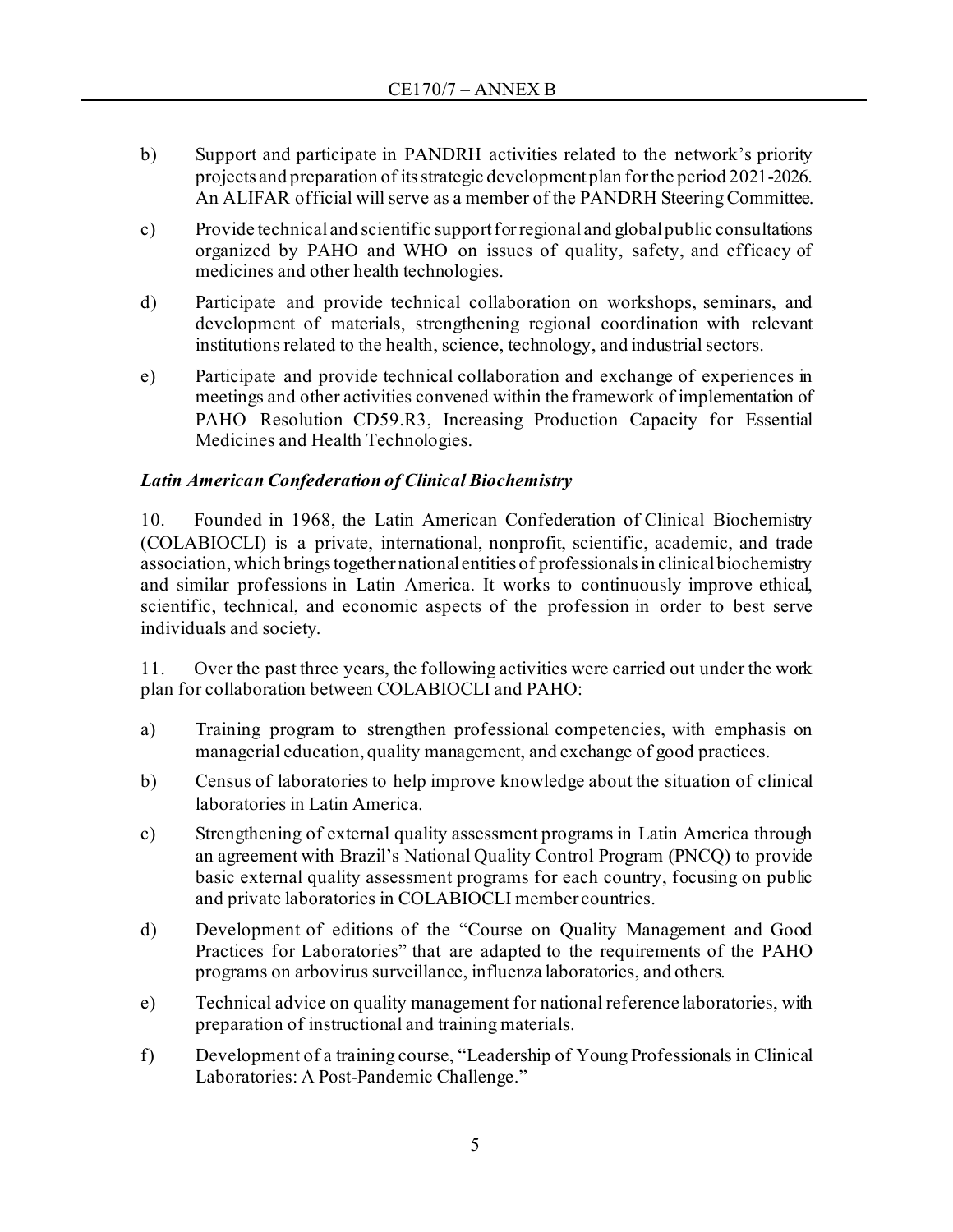g) Organization of conversations between laboratory professionals and managers on the role of clinical laboratories in public health and health emergencies.

12. The following activities are proposed forthe next three years (2022-2024) under the collaborative work plan between COLABIOCLI and PAHO:

- a) Continue the training program in quality management and exchange of good practices through the organization of two online courses, using the "Course on Quality Management and Good Practices for Laboratories," Third Edition, published by PAHO in 2016.
- b) Carry out a survey of national professional certification and recertification systems, and systematize information on current professional certification programs in the countries of the Region.
- c) Continue helping to strengthen external quality assessment programs in Latin America through the distribution of basic external quality assessment programs for each country, focusing on public and private laboratories in COLABIOCLI member countries and providing advice to countries implementing these programs. Training will also be provided for representatives of member countries in the organization and management of external quality assessment programs.
- d) Continue the ongoing workshop for university professors from the Region on topics related to professional training for clinical laboratories, quality management, biosecurity in the laboratory, public health, and risk management in situations of epidemiological impact.
- e) Hold 12 discussions (four per year) on the role of clinical laboratories in public health and health emergencies. The discussions will be available in the repository on the COLABIOCLI website.
- f) Carry out a survey of clinical laboratory accreditation systems in the countries of the Region and prepare a report aimed at strengthening laboratory accreditation systems, quality accreditation, and biosecurity and waste treatment requirements.
- g) Offer three leadership courses for young professionals, with emphasis on laboratory management, participation in interdisciplinary teams, and public health.

# *Mundo Sano Foundation*

13. The Mundo Sano Foundation is a family foundation established in 1993 that aims to promote research, technological innovation, and health education in formal and informal areas in order to improve people's quality of life and well-being. Its activities relate to the medical, agricultural, biological, physical, chemical, and natural sciences. Its main lines of work include developing new programs for interventions aimed at tackling various neglected infectious diseases such as Chagas, soil-transmitted helminth infections, leishmaniasis, hydatidosis, and mosquito-borne diseases such as dengue, chikungunya, and Zika.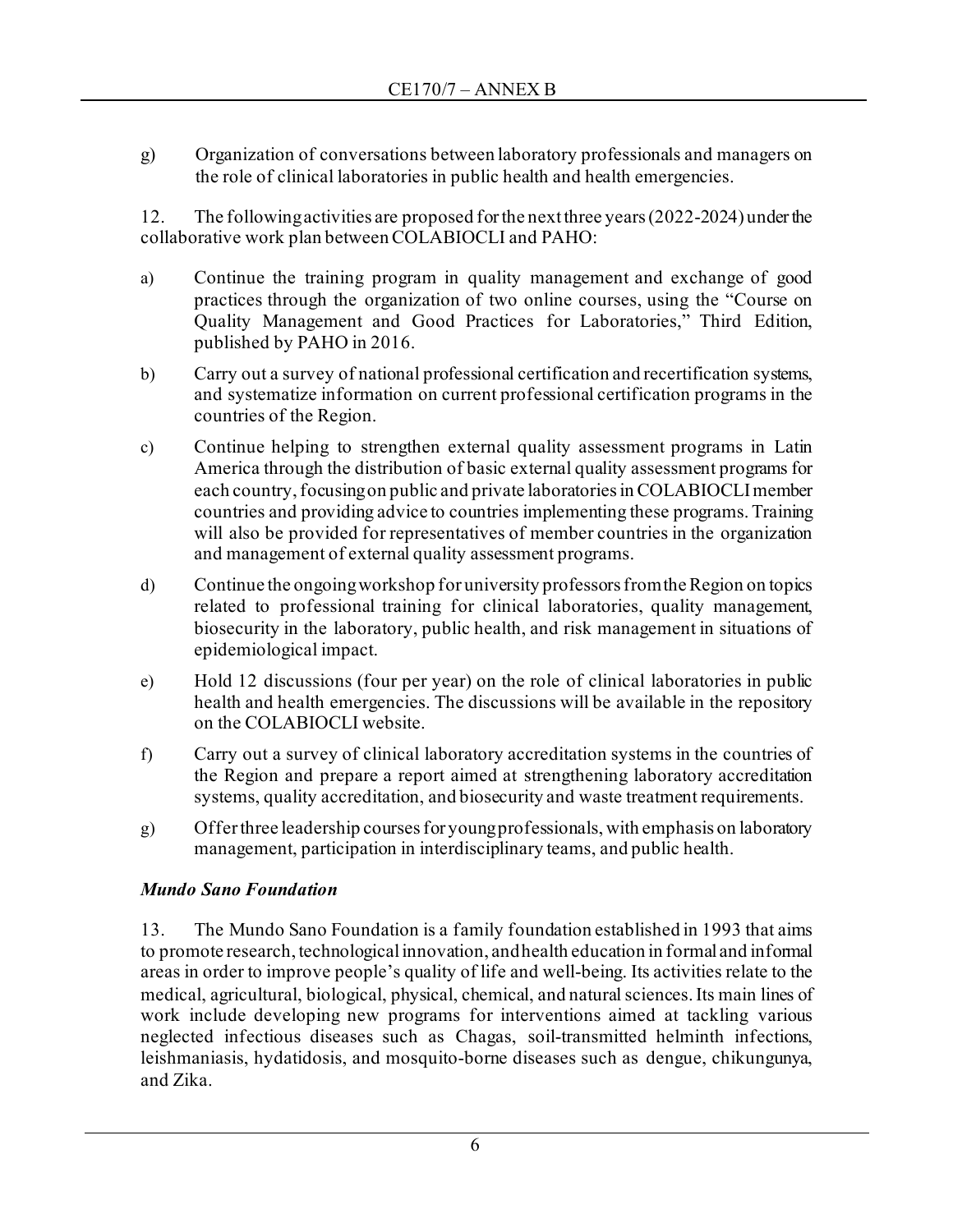14. Over the past three years, the following activities were carried out under the work plan for collaboration between Mundo Sano and PAHO:

- a) Participation and collaboration around activities carried out within the framework of subregional meetings organized by PAHO. These include the meeting on using the multiplex bead assay for integrated serological surveillance of communicable diseases in the Region of the Americas (Mexico, March 2020); the Andean Subregional Initiative for Prevention, Control, and Treatment of Chagas Disease (August 2020); the Initiative of the Countries of Central America and Mexico for the Control of Vector-borne and Transfusional Transmission and Medical Care for Chagas Disease (October 2020); and the Initiative of Amazon Countries for the Surveillance and Control of Chagas Disease (May 2021).
- b) Launch of the "No Baby with Chagas" campaign in 2019 to give visibility to the vertical transmission of Chagas.
- c) Participation in the technical meeting and subsequent approval of the initiative "No Baby with Chagas: The Road toward New Generations Free of Chagas Disease" at the XXVII Ibero-American Summit of Heads of State and Government (Andorra, 2021), organized by the Ibero-American General Secretariat.
- d) Organization of events and symposiums, including the XIX International Symposium on Neglected Diseases (2021); the second "Rethinking Chagas Workshop: Reshaping the Agenda for Chagas Disease in the United States" (with the Harvard T. H. Chan School of Public Health, 2021); and a virtual seminar on "Neglected Diseases in the Context of COVID-19," organized jointly with the United Nations in Argentina with the participation of the PAHO/WHO Representative Office in Argentina (July 2020).
- e) Publication of the second "Updates on Chagas Disease in the U.S.," an e-newsletter in collaboration with Harvard University.
- f) Development of an educational project for the prevention of mosquito-borne diseases, Prevention in Action: Educational Resources for a Healthy World. It includes physical and digital material and features educational talks for school-age children, considering school as a space to promote health education.
- g) Coordinated work with the health ministries of the provinces of Santiago del Estero and Chaco, Argentina, to launch the strategy for Elimination of Mother-to-Child Transmission of HIV, Syphilis, Hepatitis B, and Chagas (EMTCT Plus) in 2019. In addition, a training workshop on the EMTCT Plus strategy was held for health personnel at a site in the province of Buenos Aires.
- h) Participation in a project to study the prevalence of *Trypanosoma cruzi* infection in the Gran Chaco area of Bolivia and validation of alternative methodologies for the diagnosis of Chagas disease in chronic and congenital patients. Other partners included the Foundation for Applied Science and Studies for Health and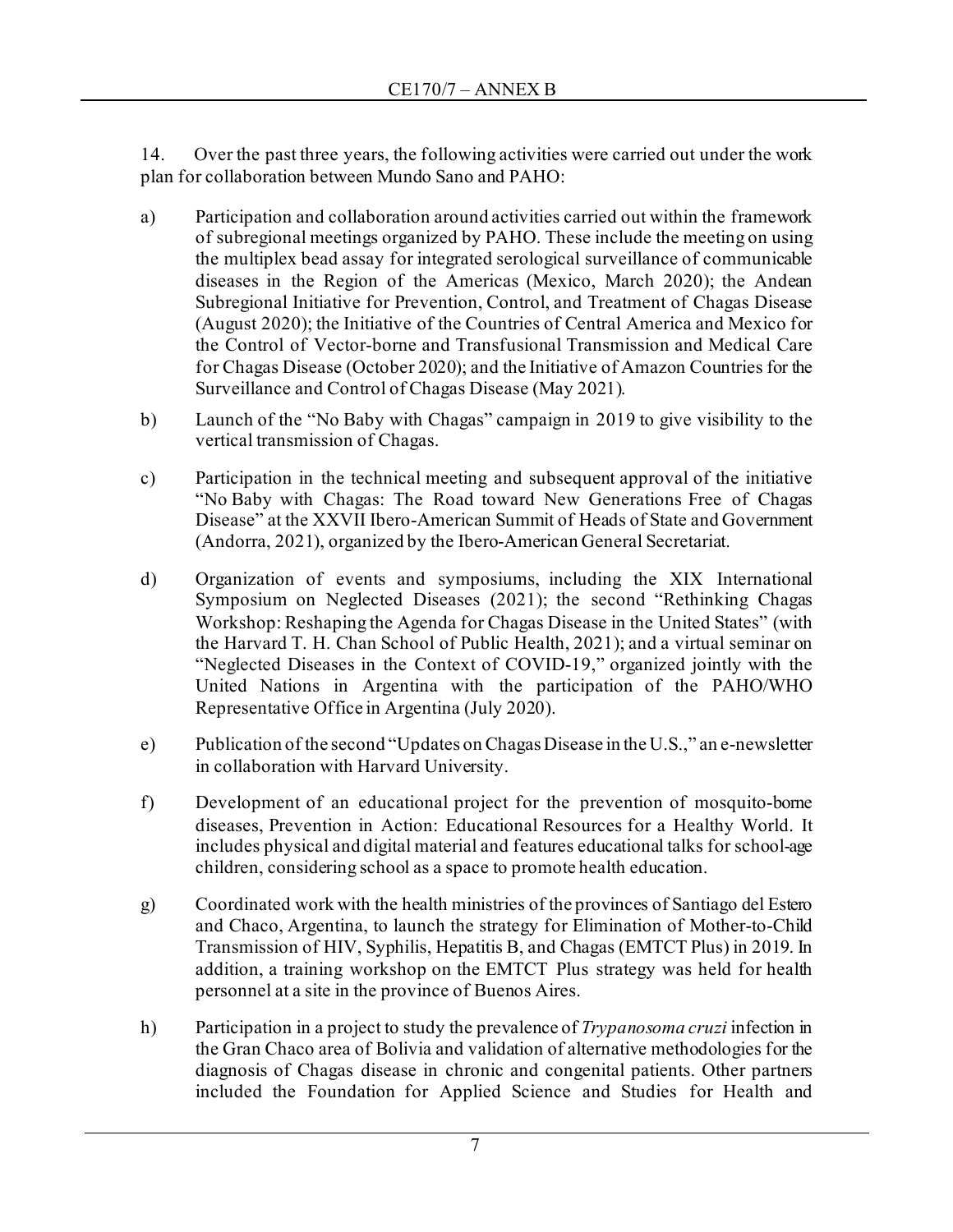Environmental Development (CEADES) and the Barcelona Institute for Global Health (ISGLOBAL).

- i) Development of a national map of parasite infection risk in Argentina, together with the National Scientific and Technical Research Council (CONICET), the National Commission on Space Activities (CONAE), the Gulich Institute, and the National University of Córdoba. The map was published in 2020.
- j) Project on "Partnerships for the Elimination of Chagas Disease as a Public Health Problem in Central America and Mexico." For this project Mundo Sano partnered with San Carlos University in Guatemala, International Development Research Centre of Canada, Drugs for Neglected Diseases initiative, health area of Jutiapa municipality, Ministry of Public Health and Social Assistance of Guatemala, Association for Research and Social Studies (ASIES) in Guatemala, and PAHO. The entomological information collected in this project was made available for the process of certifying the elimination of Chagas caused by *Rhodnius prolixus* in Guatemala.
- k) Support was provided to national health authorities and local academic institutions in the preparation of Guidelines for the Surveillance and Control of *Triatoma dimidiata* in Guatemala.

15. The following activities are proposed for the next three years (2022-2024) under the collaborative work plan between Mundo Sano and PAHO:

- a) Implement programs for vector surveillance and control and for access to etiological diagnosis and treatment in three provinces of Argentina (Santiago del Estero, Chaco, and San Juan). Develop tools to assist vector surveillance and control actions at the local level in Argentina in line with PAHO's Integrated Management Strategy for Arboviral Disease Prevention and Control in the Americas.
- b) Support efforts to strengthen capacities in the surveillance and control of triatomines for the elimination of domestic vector-borne transmission in Guatemala.
- c) Implement the EMTCT Plus framework in the South American Chaco (Argentina, Bolivia, and Paraguay).
- d) Implement a research project, "Field Validation of Trypanosoma cruzi-LAMP: A Molecular Point-of-Care Test for the Control of Congenital Chagas Disease." This project seeks to stimulate and facilitate the implementation of actions for access to the diagnosis and treatment of Chagas disease in the Region of the Americas.
- e) Implement, using digital media, the project "Prevention in Action: Educational Resources for a Healthy World," for the prevention of mosquito-borne diseases.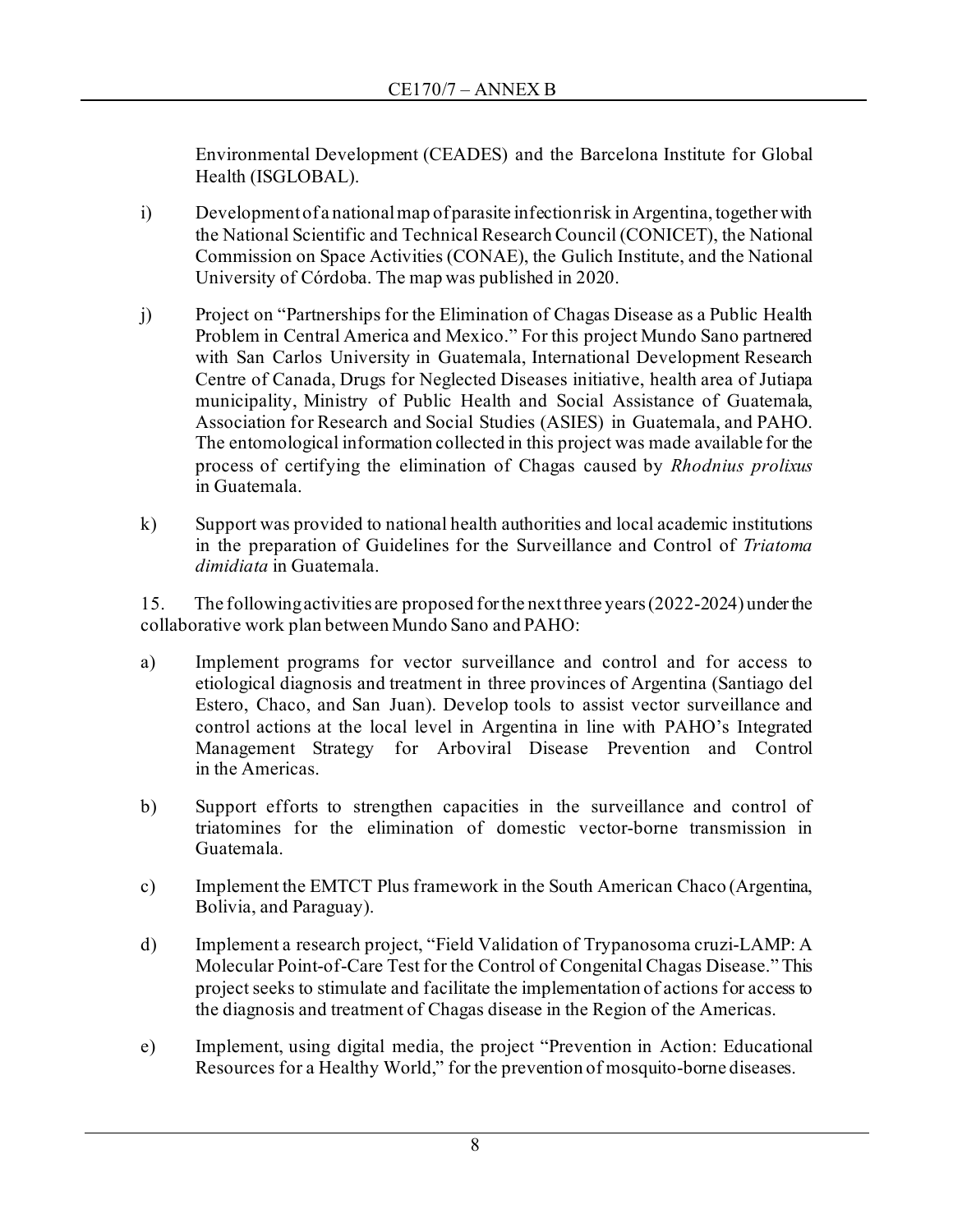- f) Collaborate with the Ministry of Health of Argentina on the development of a project to strengthen the national leprosy program to achieve the interruption of transmission in Argentina.
- g) Support development of tools for prevalence mapping and study of soil-transmitted parasites and their relationship with environmental and social variables.

# *World Resources Institute Ross Center for Sustainable Cities*

16. The World Resources Institute (WRI) is a global nonprofit organization working with leaders in government, business, and civil society to research, design, and carry out practical solutions that simultaneously improve people's lives and ensure nature can thrive.  WRI's mission is to move human society to live in ways that protect Earth's environment and its capacity to provide for the needs and aspirations of current and future generations. WRI envisions an equitable and prosperous planet driven by the wise management of natural resources.

17. Over the past three years, the following activities were carried out under the work plan for collaboration between WRI and PAHO:

- a) Organization of meetings, consultations, and knowledge exchange in the areas of public health related to road safety, such as road infrastructure design, speed, and physical activity. These consultations led to the development of capacity-building sessions on road infrastructure designed for the Ministry of Health in Brazil.
- b) Participation in a series of workshops organized by PAHO in Brasilia. WRI provided inputs into a document that resulted from the workshops, titled Agenda on Sustainable Mobility and Health: Road Safety, Air Quality and Physical Activity (in Spanish). After the event, WRI and PAHO continued to follow up on takeaways from the workshops and the outcome document.
- c) Participation in the launch of the report Status of Road Safety in the Region of the Americas, published by PAHO in 2019. As one of the presenters, WRI provided comments and feedback on the report.
- d) Participation and contribution to the discussion on how society can generate demands for strong leadership for road safety during the Fifth UN Global Road Safety Week.
- e) Coordination of WRI's Vision Zero Challenge (VZC). PAHO participated during the early development stages and as one of the jurors selecting the Challenge's winning cities. PAHO had a key role in the ongoing VZC activities and participated in a panel of experts in the webinar "Overcoming Barriers to the Safe System," in which officials from all 24 participating cities took part.
- f) Participation in the [Third Ministerial Conference on Road Safety](https://www.who.int/news-room/events/detail/2020/02/19/default-calendar/3rd-global-ministerial-conference-on-road-safety) hosted by the Government of Sweden and co-hosted by WHO in 2020. The conference contributed to discussions leading to the Stockholm Declaration, which calls for a new global target to reduce road traffic deaths and injuries by 50% by 2030.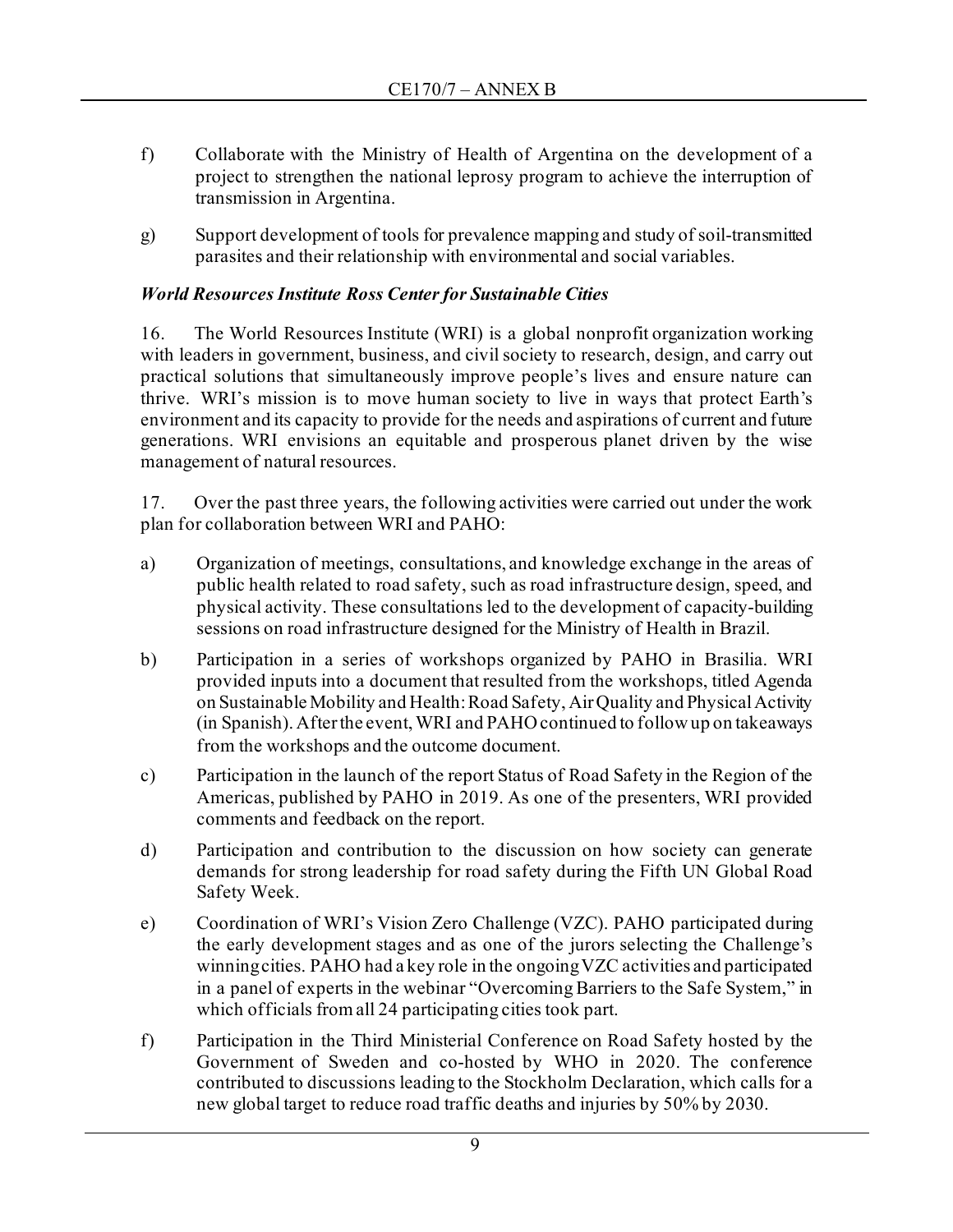g) A capacity-building webinar on the safe-systems approach to road safety in the Region of the Americas. Hosted by WRI, PAHO, and WHO in December 2020, the trainings covered two topics: applying safe systems thinking to road safety, and foundations for road safety legislation.

18. The following activities are proposed for the next three years (2022-2024) under the collaborative work plan between WRI and PAHO:

- a) Increase collaboration in the VZC activities, including capacity-building sessions for policymakers in the Region of the Americas.
- b) Organize webinars, workshops, and capacity-building sessions that will include the following topics: national and city-level strategies on road safety; safe systems; promotion of biking and physical activity, and their benefits in the preventing NCDs; data systems for road safety; speed management and enforcement; and road safety for children.
- c) Continue supporting efforts to improve and leverage data systems for road safety. Reliable and accurate georeferenced data is needed to achieve key objectives, including identification of risk factors, development of targeted interventions, target setting, and impact evaluation of the interventions. Countries where both organizations are currently working on this area may collaborate, include all countries with cities participating in the VZC, among others.
- d) Collaborate to produce a joint report on good biking policies and/or experiences in the Region that can be a model for implementation in this field.
- e) When feasible, collaborate on ongoing road safety projects in countries where either organization is involved in work on topics such as child safety/school zones and corridors, data, speed management, and Vision Zero (Argentina, Brazil, Colombia, the Dominican Republic, El Salvador, Jamaica, and Mexico, among others).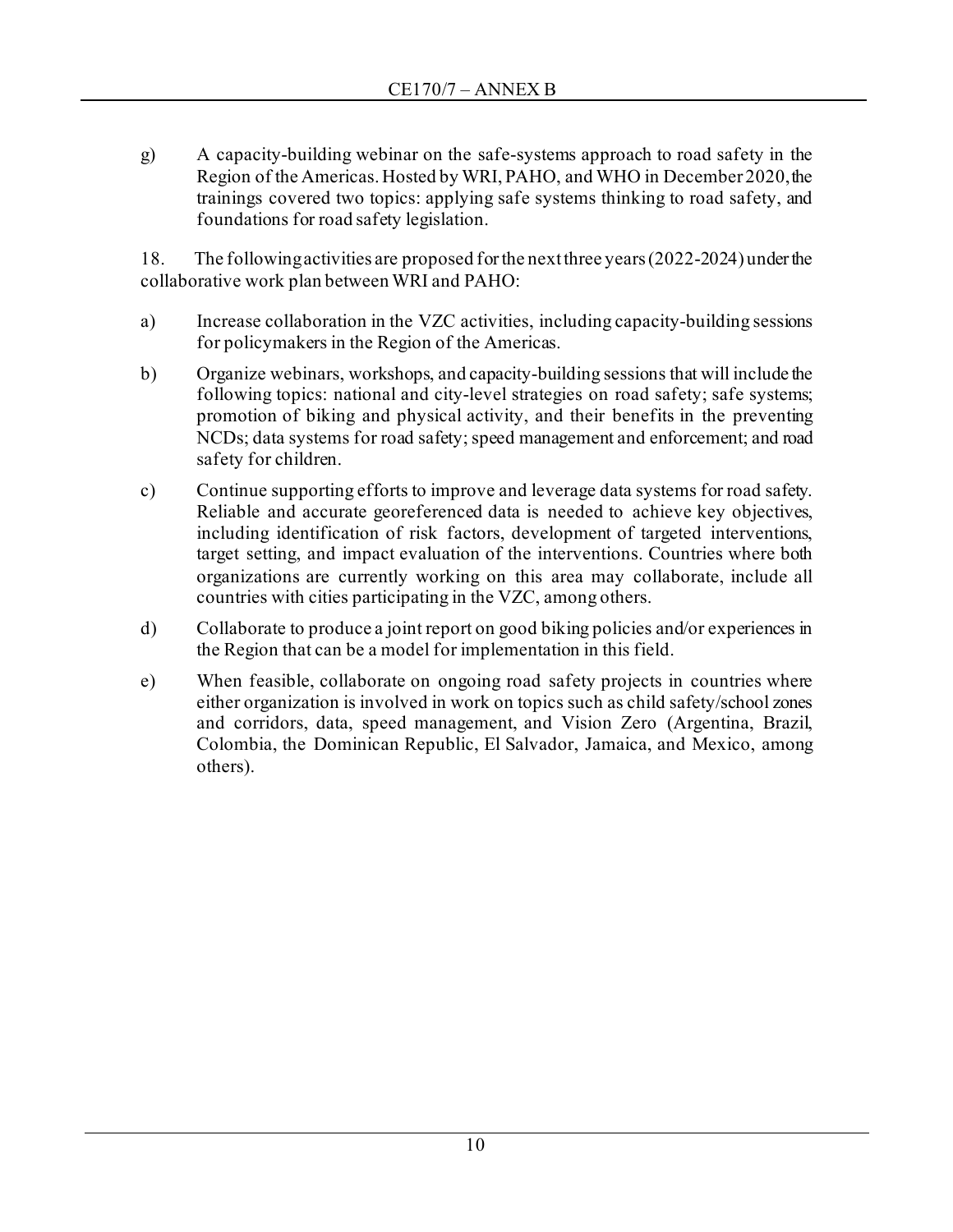# **Annex C**

# **SCHEDULE OF SPBA REVIEWS OF NON-STATE ACTORS IN OFFICIAL RELATIONS WITH PAHO**

(as of 1 January 2022)

| <b>Name</b><br>(English)                                                   | <b>Name</b><br>(Spanish)                                                    | <b>Date</b><br><b>Admitted</b> | Last<br><b>Reviewed</b> | <b>Scheduled to be</b><br><b>Reviewed</b> |
|----------------------------------------------------------------------------|-----------------------------------------------------------------------------|--------------------------------|-------------------------|-------------------------------------------|
| Action on Smoking and<br>Health (ASH)                                      | Action on Smoking and<br>Health                                             | 2018                           | 2021                    | 2024                                      |
| American Heart Association<br>(AHA)                                        | Asociación Estadounidense<br>del Corazón                                    | 2020                           |                         | 2023                                      |
| American Public Health<br>Association (APHA)                               | Asociación Estadounidense de<br>Salud Pública                               | 2013                           | 2020                    | 2023                                      |
| American Society for<br>Microbiology (ASM)                                 | Socieda d Estadounidense de<br>Microbiología                                | 2001                           | 2020                    | 2023                                      |
| American Speech-Language-<br>Hearing Association (ASHA)                    | Asociación Americana del<br>Habla, Lenguaje y Audición                      | 2014                           | 2021                    | 2024                                      |
| Basic Health International<br>(BHI)                                        | Basic Health International                                                  | 2020                           |                         | 2023                                      |
| Campaign for Tobacco-Free<br>Kids (CTFK)                                   | Campaign for Tobacco-Free<br>Kids                                           | 2021                           |                         | 2024                                      |
| Drugs for Neglected Diseases<br>Initiative-Latin America<br>(DNDi)         | Iniciativa Medicamentos para<br>Enfermedades Olvidadas -<br>América Latina  | 2018                           | 2021                    | 2024                                      |
| Framework Convention<br>Alliance (FCA)                                     | Alianza para el Convenio<br>Marco                                           | 2015                           | 2021                    | 2024                                      |
| Global Oncology (GO)                                                       | GlobalOncology                                                              | 2020                           |                         | 2023                                      |
| Healthy Caribbean Coalition<br>(HCC)                                       | Coalición Caribe Saludable                                                  | 2012                           | 2019                    | 2022                                      |
| Inter-American Association of<br>Sanitary and Environmental<br>Engineering | Asociación Interamericana de<br>Ingeniería Sanitaria y<br>Ambiental (AIDIS) | 1995                           | 2020                    | 2023                                      |
| InterAmerican Heart<br>Foundation (IAHF)                                   | Fundación Interamericana del<br>Corazón(FIC)                                | 2002                           | 2021                    | 2024                                      |
| Inter-American Society of<br>Cardiology                                    | Socieda d Interamericana de<br>Cardiología (SIAC)                           | 2012                           | 2019                    | 2022                                      |
| Latin American and<br>Caribbean Women's Health<br>Network (LACWHN)         | Red de Salud de las Mujeres<br>Latinoamericanas y del Caribe<br>(RSMLAC)    | 2004                           | 2019                    | 2022                                      |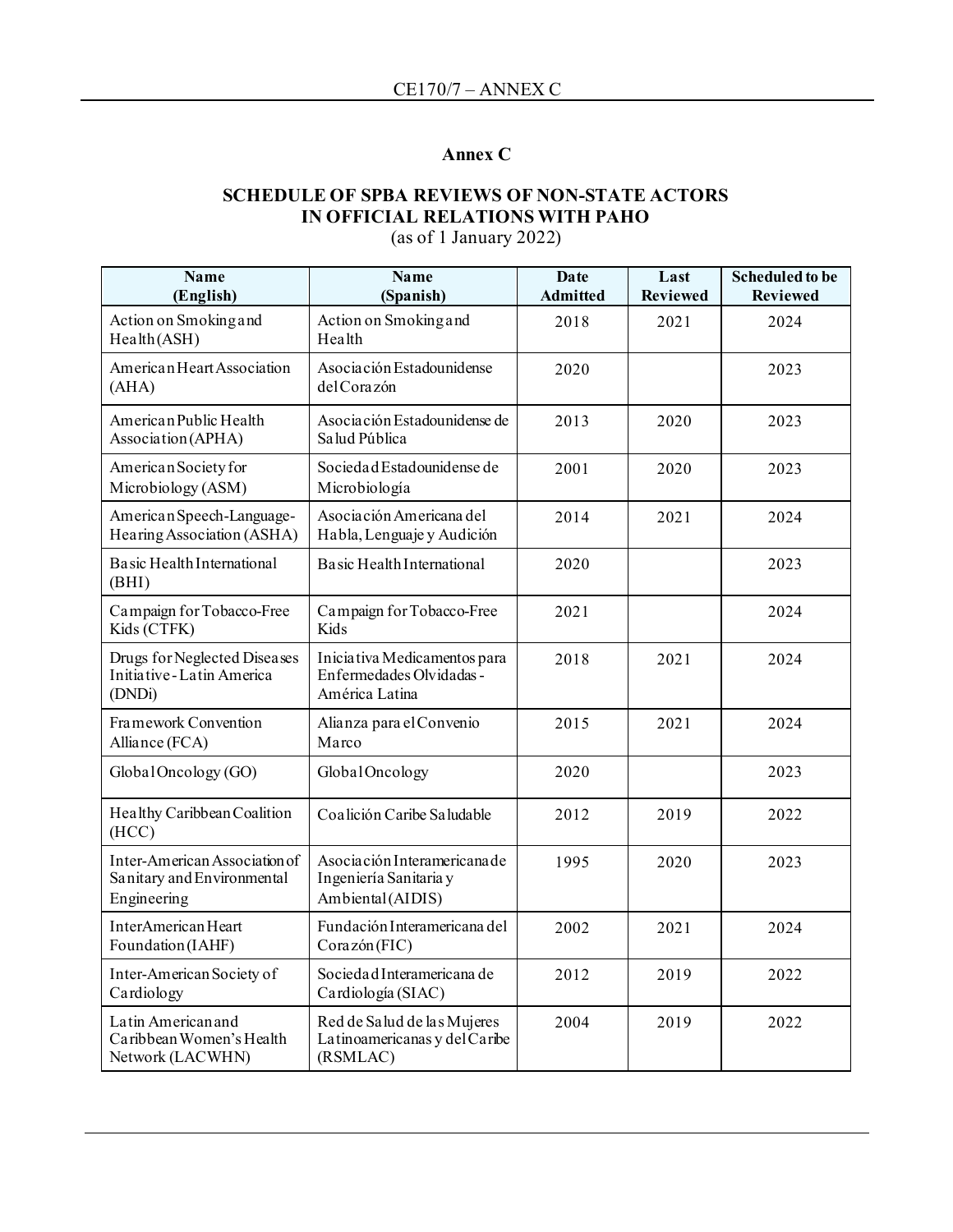| <b>Name</b><br>(English)                                                  | <b>Name</b><br>(Spanish)                                                                        | Date<br><b>Admitted</b> | Last<br><b>Reviewed</b> | <b>Scheduled to be</b><br><b>Reviewed</b> |
|---------------------------------------------------------------------------|-------------------------------------------------------------------------------------------------|-------------------------|-------------------------|-------------------------------------------|
| Latin American Association<br>of Pharmaceutical Industries                | Asociación Latinoamericana<br>de Industrias Farmacéuticas<br>(ALIFAR)                           | 2000                    | 2019                    | 2022                                      |
| Latin American<br>Confederation of Clinical<br>Biochemistry               | Confederación<br>La tinoamericana de<br>Bioquímica Clínica<br>(COLABIOCLI)                      | 1988                    | 2019                    | 2022                                      |
| Latin American Federation of<br>the Pharmaceutical Industry               | Federación Latinoamericana<br>de la Industria Farmacéutica<br>(FIFARMA)                         | 1979                    | 2021                    | 2024                                      |
| Latin American Society of<br>Nephrology and Hypertension                  | Socieda d Latinoamericana de<br>Nefrología e Hipertensión<br>(SLANH)                            | 2015                    | 2021                    | 2024                                      |
| March of Dimes                                                            | March of Dimes                                                                                  | 2001                    | 2020                    | 2023                                      |
| Mundo Sano Foundation                                                     | Fundación Mundo Sano                                                                            | 2016                    | 2019                    | 2022                                      |
| National Alliance for<br>Hispanic Health (NAHH)                           | Alianza Nacional para la<br>Salud Hispana                                                       | 1996                    | 2021                    | 2024                                      |
| Pan-American Federation of<br>Associations of Medical<br>Schools (PAFAMS) | Federación Panamericana de<br>Asociaciones de Facultades y<br>Escuelas de Medicina<br>(FEPAFEM) | 1965                    | 2020                    | 2023                                      |
| Pan American Federation of<br>Nursing Professionals                       | Federación Panamericana de<br>Profesionales de Enfermería<br>(FEPPEN)                           | 1988                    | 2020                    | 2023                                      |
| Sabin Vaccine Institute                                                   | Instituto de Vacunas Sabin                                                                      | 2011                    | 2021                    | 2024                                      |
| United States Pharmacopeial<br>Convention (USP)                           | Convención de la Farmacopea<br>de Estados Unidos                                                | 1997                    | 2020                    | 2023                                      |
| World Association for Sexual<br>Health (WAS)                              | Asociación Mundial para la<br>Salud Sexual                                                      | 2001                    | 2020                    | 2023                                      |
| World Resources Institute<br>Ross Center for Sustainable<br>Cities (WRI)  | Centro Ross para Ciudades<br>Sustentables del Instituto de<br>Recursos Mundiales                | 2010                    | 2019                    | 2022                                      |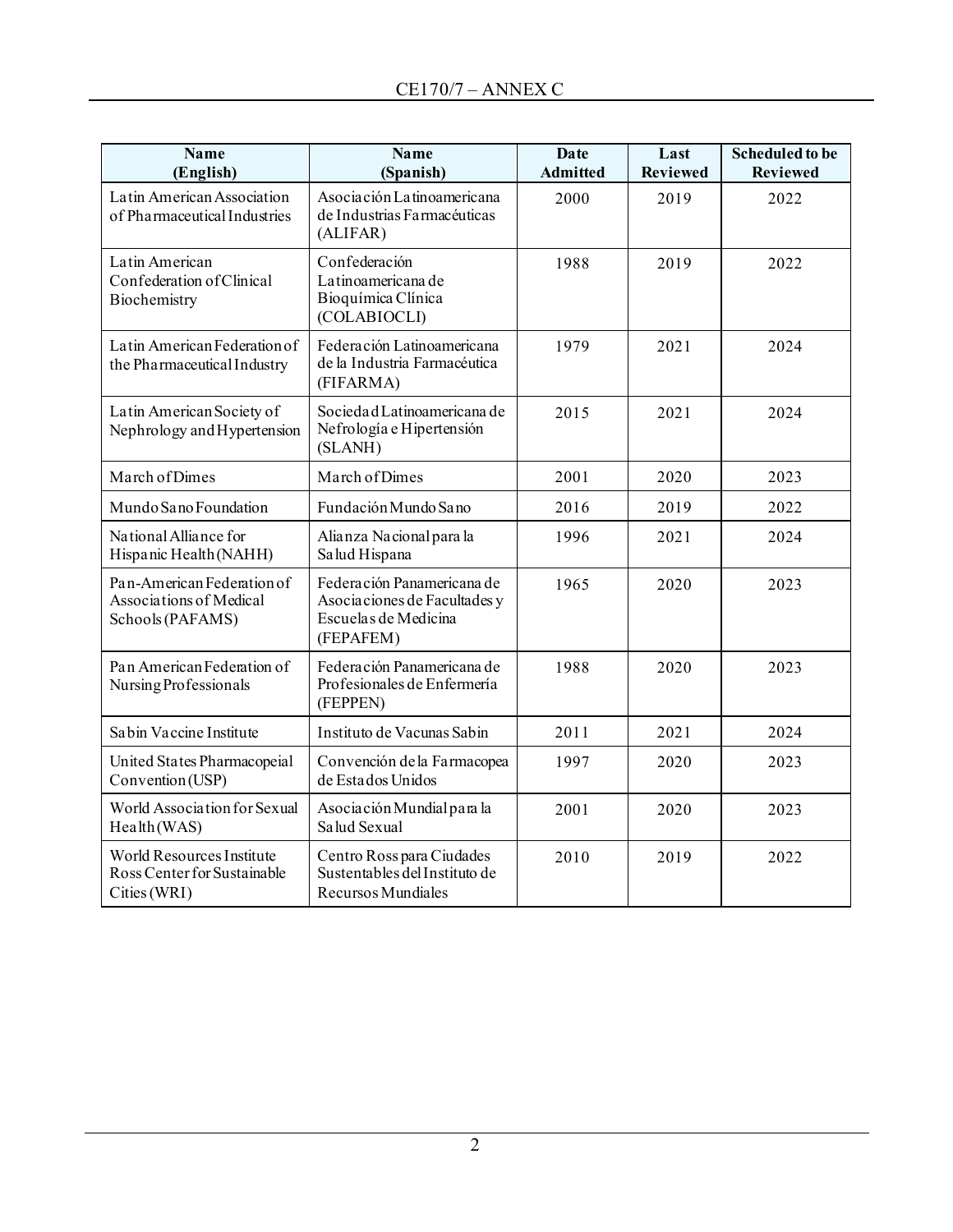



# **170th SESSION OF THE EXECUTIVE COMMITTEE**

*Washington, D.C., USA (hybrid session), 20-24 June 2022*

CE170/7 Annex D Original: English

# *PROPOSED RESOLUTION*

## **NON-STATE ACTORS IN OFFICIAL RELATIONS WITH PAHO**

## *THE 170th SESSION OF THE EXECUTIVE COMMITTEE,*

(PP1) Having considered the report of the Subcommittee on Program, Budget, and Administration *Non-State Actors in Official Relations with PAHO* (Document CE170/7);

(PP2) Mindful of the provisions of the *Framework of Engagement with Non-State Actors*, adopted by the 55th Directing Council through Resolution CD55.R3 (2016), which governs official relations status between the Pan American Health Organization (PAHO) and such entities,

### *RESOLVES:*

(OP)1.To admit the following non-State actor into official relations with PAHO for a period of three years:

a) Clinical and Laboratory Standards Institute.

(OP)2.To renew official relations between PAHO and the following non-State actors for a period of three years:

- a) Healthy Caribbean Coalition;
- b) Inter-American Society of Cardiology;
- c) Latin American Association of Pharmaceutical Industries;
- d) Latin American Confederation of Clinical Biochemistry;
- e) Mundo Sano Foundation;
- f) World Resources Institute Ross Center for Sustainable Cities.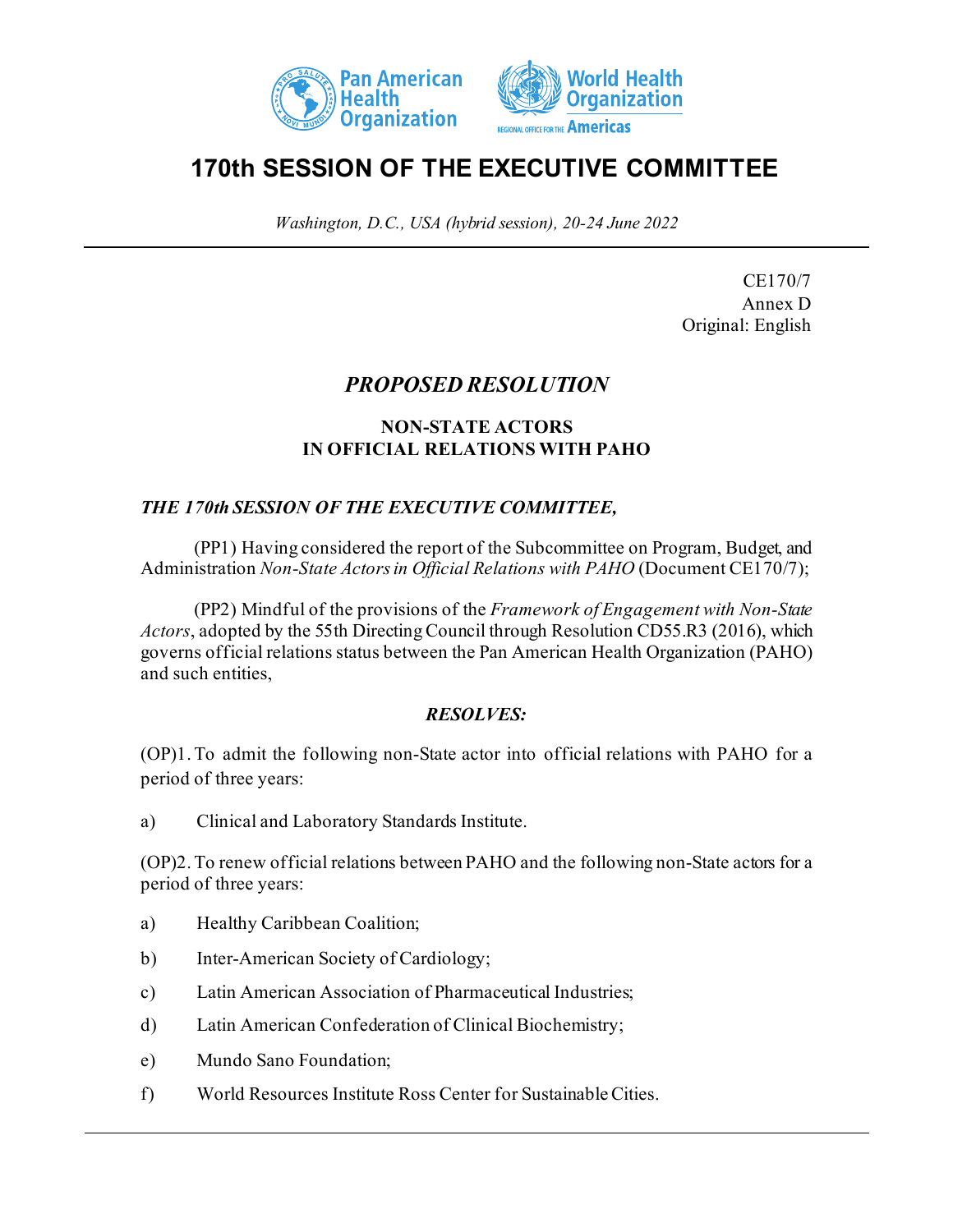(OP)3.To discontinue official relations with the following non-State actor:

a) Latin American and Caribbean Women's Health Network.

(OP)4.To request the Director to:

- a) advise the respective non-State actors of the decisions taken by the Executive Committee;
- b) continue developing dynamic working relations with inter-American non-State actors of interest to the Organization in areas that fall within the program priorities that the Governing Bodies have adopted for PAHO;
- c) continue fostering relationships between Member States and non-State actors working in the field of health.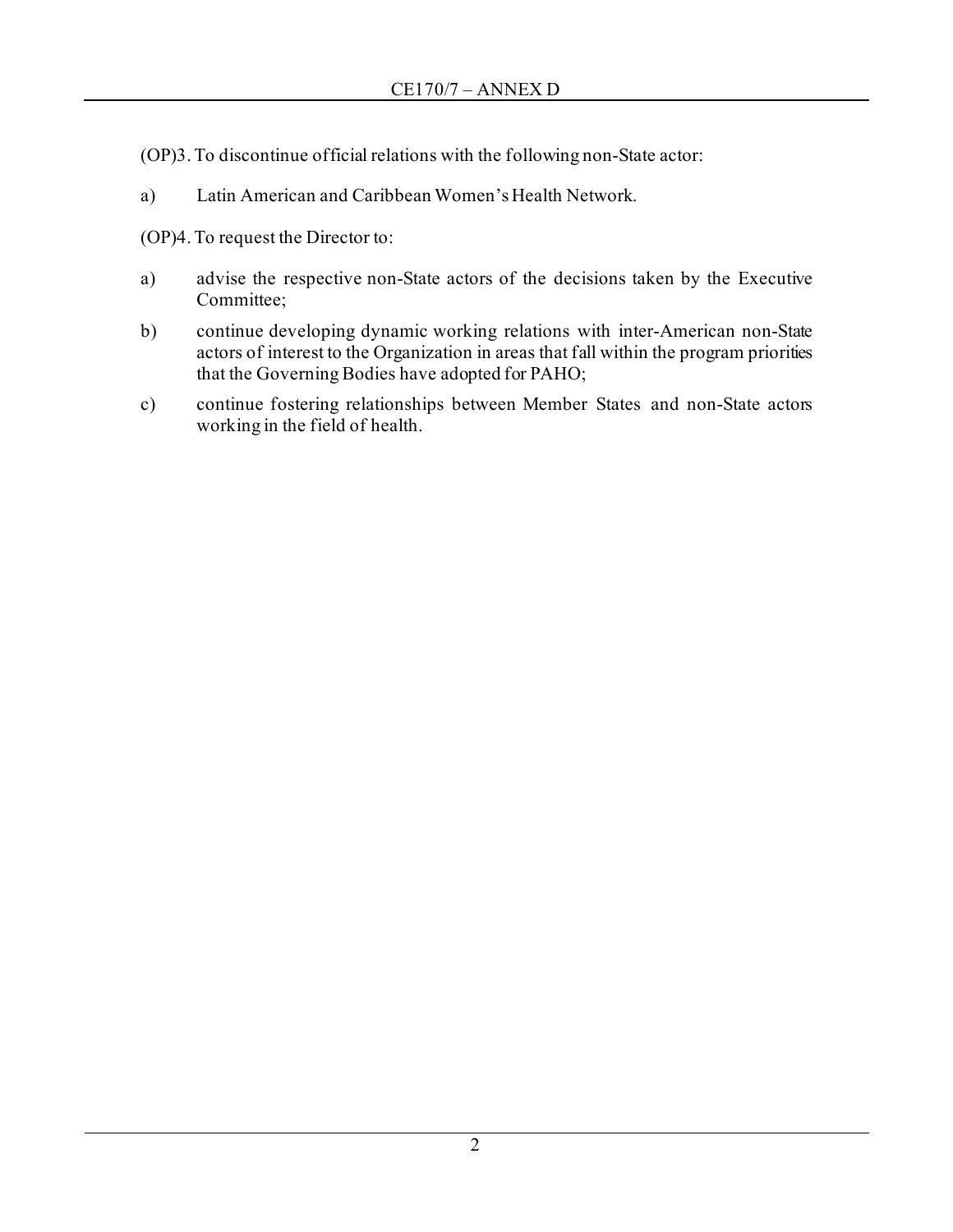



CE170/7 Annex E

# **Report on the Financial and Administrative Implications of the Proposed Resolution for PASB**

| 1. | Agenda item: 3.4 Non-State Actors in Official Relations with PAHO                                                                                                                                                                                                               |
|----|---------------------------------------------------------------------------------------------------------------------------------------------------------------------------------------------------------------------------------------------------------------------------------|
| 2. | Linkage to <b>PAHO Program and Budget 2022-2023:</b>                                                                                                                                                                                                                            |
|    | This resolution proposes continuing official relations with six non-State actors (NSAs), whose<br>collaborative relationship was reviewed. All collaborative work plans should be linked to one<br>of the outcomes of the PAHO Program Budget.                                  |
|    | <b>Healthy Caribbean Coalition</b>                                                                                                                                                                                                                                              |
|    | Outcome 13: Risk factors for noncommunicable diseases (NCDs).                                                                                                                                                                                                                   |
|    | <i>Output 13.1</i> : Countries and territories enabled to develop and implement technical packages<br>to address risk factors through multisectoral action, with adequate safeguards in place to<br>prevent potential conflicts of interest.                                    |
|    | OPT Indicator 13.1.a: Number of countries and territories implementing population-based<br>policy measures to reduce the harmful use of alcohol in line with PAHO and WHO<br>resolutions.                                                                                       |
|    | OPT Indicator 13.1.c: Number of countries and territories implementing policies to reduce<br>salt/sodium consumption in the population.                                                                                                                                         |
|    | OPT Indicator 13.1.d: Number of countries and territories implementing fiscal policies<br>and/or regulatory frameworks on food marketing and/ or front-of-package warning labeling<br>norms to prevent obesity, cardiovascular diseases, diabetes, and cancer.                  |
|    | OPT Indicator 13.1.f: Number of countries and territories implementing policies to limit<br>saturated fatty acids and eliminate industrially produced trans-fatty acids from the food<br>supply.                                                                                |
|    | OPT Indicator 13.1.g: Number of Member States that have implemented the four major<br>demand-reduction measures in the WHO Framework Convention on Tobacco Control<br>(FCTC) at the highest level of achievement.                                                               |
|    | Outcome 14: Malnutrition in all its forms reduced.                                                                                                                                                                                                                              |
|    | Output14.1: Countries and territories enabled to develop and monitor implementation of<br>policies and plans to tackle malnutrition in all its forms and to achieve the global nutrition<br>targets for 2025 and the nutrition components of the Sustainable Development Goals. |
|    | OPT Indicator 14.1.c: Number of countries and territories implementing policies to prevent<br>stunting in children under 5 years of age.                                                                                                                                        |
|    |                                                                                                                                                                                                                                                                                 |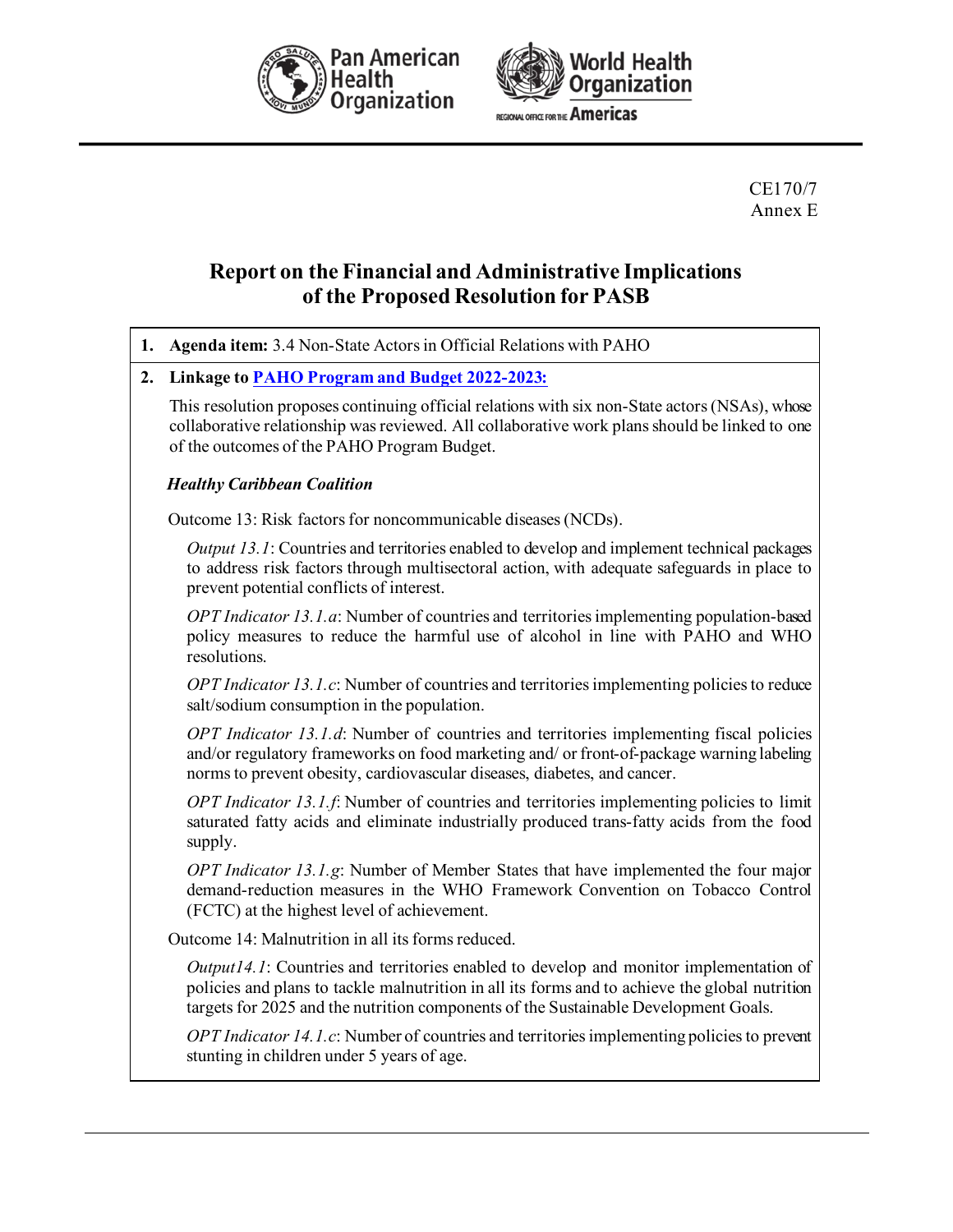### *Inter-American Society of Cardiology*

Outcome 5: Access to services for NCDs and mental health conditions.

*Output 5.1*: Countries and territories enabled to provide quality, people-centered health services for noncommunicable diseases, based on primary health care strategies and comprehensive essential service packages.

*OPT Indicator 5.1.a*: Number of countries and territories that are implementing evidencebased national guidelines/protocols/standards for the management (diagnosis and treatment) of cardiovascular disease, cancer, diabetes, and chronic respiratory disease.

### *Latin American Association of Pharmaceutical Industrial*

Outcome: 8: Access to health technologies.

*Output 8.1*: Countries and territories enabled to develop/update, implement, monitor, and evaluate national policies and regulations for timely and equitable access to medicines and other health technologies.

*OPT Indicator 8.1.a*: Number of countries and territories with updated national policies and/or strategies on access, quality, and use of medicines and other health technologies.

*OPT Indicator 8.1.b*: Number of countries and territories with policies and/or strategies on research and development, innovation, and/or manufacturing to promote access to affordable health products.

*Output 8.2*: Countries and territories enabled to strengthen their national regulatory capacity for medicines and health products.

*OPT Indicator 8.2.a*: Number of countries and territories that have established an institutional development plan to improve regulatory capacity for health products based on the assessment of their national regulatory capacities by the Global Benchmarking Tool.

*Output 8.3*: Countries and territories enabled to improve affordability and access to medicines and other health technologies.

*OPT Indicator 8.3.a*: Number of countries and territories with a comprehensive multisource/generic medicines strategy.

*OPT Indicator 8.3.b*: Number of countries and territories with pricing strategies for medicines and other health technologies.

### *Latin American Confederation of Clinical Biochemistry*

Outcome 24: Epidemic and pandemic prevention and control.

*Output 24.3*: Countries and territories enabled to mitigate the risk of the emergence/reemergence of high-threat infectious pathogens.

*OPT Indicator 24.3.a*: Number of countries and territories with access to established expert networks and national laboratory policies to support prediction, detection, prevention, control, and response to emerging and high-threat pathogens.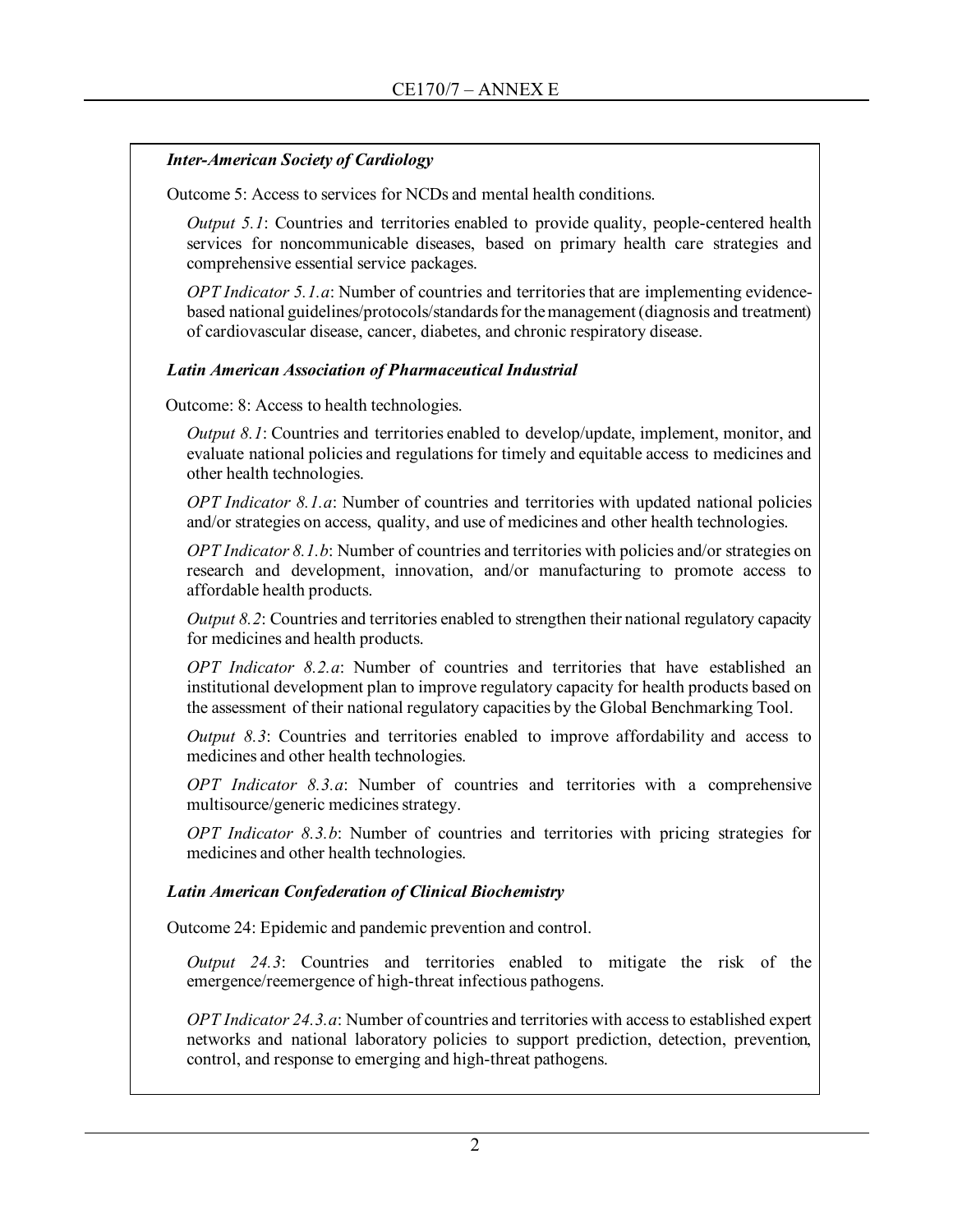### *Mundo Sano Foundation*

Outcome 4: Response capacity for communicable diseases.

*Output 4.3*: Countries and territories enabled to implement integrated interventions to reduce the burden of neglected infectious diseases (NIDs) through their health systems

*OPT Indicator 4.3.a*: Number of NID-endemic countries and territories that implement PAHO recommendations on integrated interventions to reduce the burden of NIDs through their health systems.

#### *World Resources Institute Ross Center for Sustainable Cities*

Outcome 6: Response capacity for violence and injuries.

*Output 6.1*: Countries and territories enabled to increase health service response capacity for road traffic injuries.

*OPT Indicator 6.1.a*: Number of countries and territories that have a single emergency care access number with full national coverage.

### **3. Financial implications:**

*Healthy Caribbean Coalition; Inter-American Society of Cardiology; Latin American Association of Pharmaceutical Industries; Mundo Sano Foundation; World Resources Institute Ross Center for Sustainable Cities.*

- a) Total estimated cost for implementation over the lifecycle of the resolution (including staff and activities): None.
- b) Estimated cost for the 2022-2023 biennium (including staff and activities): None.
- c) Of the estimated cost noted in *b)*, what can be subsumed under existing programmed activities: None

### *Latin American Confederation of Clinical Biochemistry*

- a) Total estimated cost for implementation over the lifecycle of the resolution (including staff and activities): US\$ 30,000.
- b) Estimated cost for the 2022-2023 biennium (including staff and activities): US\$ 20,000.
- c) Of the estimated cost noted in *b),* what can be subsumed under existing programmed activities? US\$ 20,000.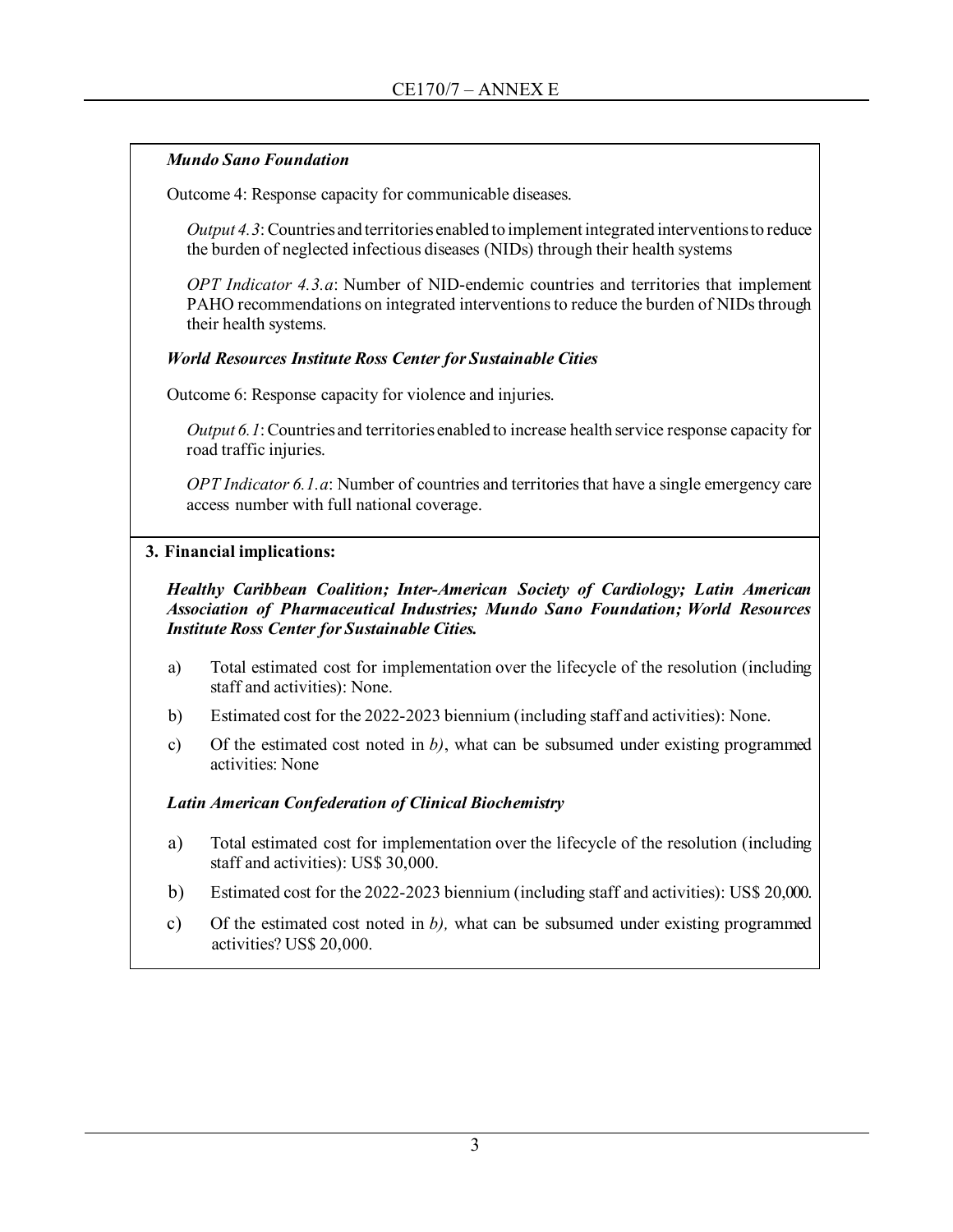**4. Administrative implications:**

*Healthy Caribbean Coalition; Inter-American Society of Cardiology; Latin American Association of Pharmaceutical Industries; Latin American Confederation of Clinical Biochemistry; Mundo Sano Foundation; World Resources Institute Ross Center for Sustainable Cities.*

- a) Indicate the levels of the Organization at which the work will be undertaken: Regional, subregional, and country level.
- b) Additional staffing requirements (indicate additional required staff full-time equivalents, noting necessary skills profile): None.
- c) Time frames (indicate broad time frames for the implementation and evaluation): Three years.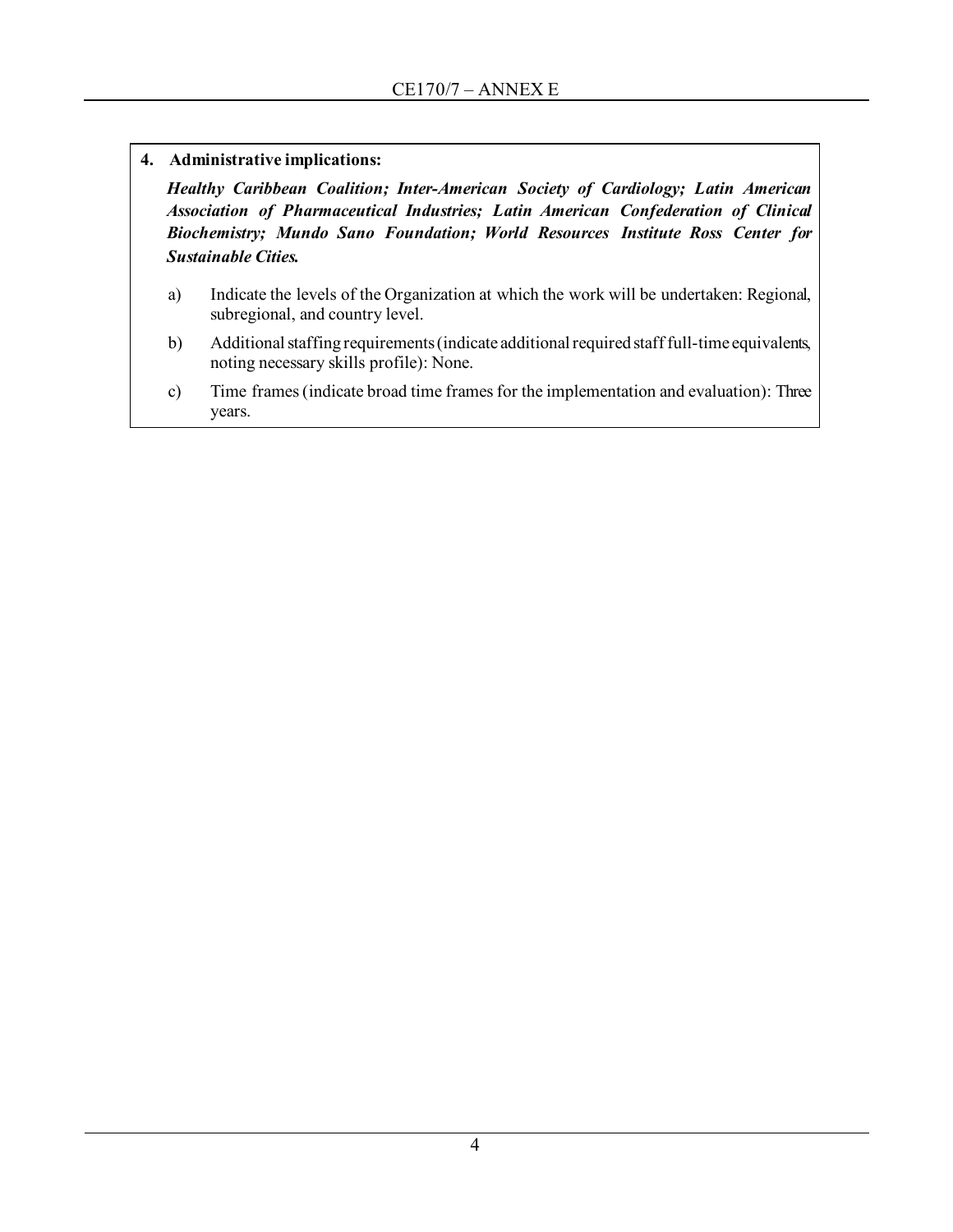



### CE170/7 Annex F

# **Analytical Form to Link Agenda Item with Organizational Mandates**

- **1. Agenda item:** 3.4 Non-State Actors in Official Relations with PAHO
- **2. Responsible unit:** Department of External Relations, Partnerships and Resource Mobilization (ERP)

- **3. Preparing officers:** Regina Campa, Partnerships Advisor (ERP) in collaboration with the following technical focal points:
	- a) Clinical and Laboratory Standards Institute: Pilar Ramon Pardo, CDE
	- b) Healthy Caribbean Coalition: Audrey Morris, NMH
	- c) Inter-American Society of Cardiology: Pedro Orduñez, NMH
	- d) Latin American Association of Pharmaceutical Industries: Analia Porras, HSS
	- e) Latin American Confederation of Clinical Biochemistry: Jean Marc Gabastou
	- f) Mundo Sano Foundation: Luis Gerardo Castellanos, CDE
	- g) World Resources Institute Ross Center for Sustainable Cities: Ricardo Perez Nuñez, NMH

#### **4. Link between Agenda item an[d Sustainable Health Agenda for the Americas 2018-2030](https://www.paho.org/en/sustainable-health-agenda-americas-2018-2030):**

#### *Clinical and Laboratory Standards Institute*

Goal 10: Reduce the burden of communicable diseases and eliminate neglected diseases.

Target 10.08: Treat and prevent infectious diseases, including the responsible and rational use of safe, effective, accessible, and affordable quality-assured drugs (adapted from the PAHO Plan of Action on Antimicrobial Resistance, document 54/12, Rev. 1 [2015]).

#### *Healthy Caribbean Coalition*

Goal 9: Reduce morbidity, disabilities and mortality from noncommunicable diseases, injuries, violence and mental health disorders.

Target 9.1: Reduce premature mortality from noncommunicable diseases by one-third through prevention and treatment, and promote mental health and well-being (SDG target 3.4).

Target 9.7: Contribute to ending all forms of malnutrition, including achieving by 2025 the internationally agreed targets on stunting and wasting in children under 5 years of age, and addressing the nutritional needs of adolescent girls, pregnant and lactating women, and older persons (adapted from SDG target 2.2).

#### *Inter-American Society of Cardiology*

Goal 9: Reduce morbidity, disabilities and mortality from noncommunicable diseases, injuries, violence and mental health disorders.

Target 9.1: Reduce premature mortality from noncommunicable diseases by one-third through prevention and treatment, and promote mental health and well-being (SDG target 3.4).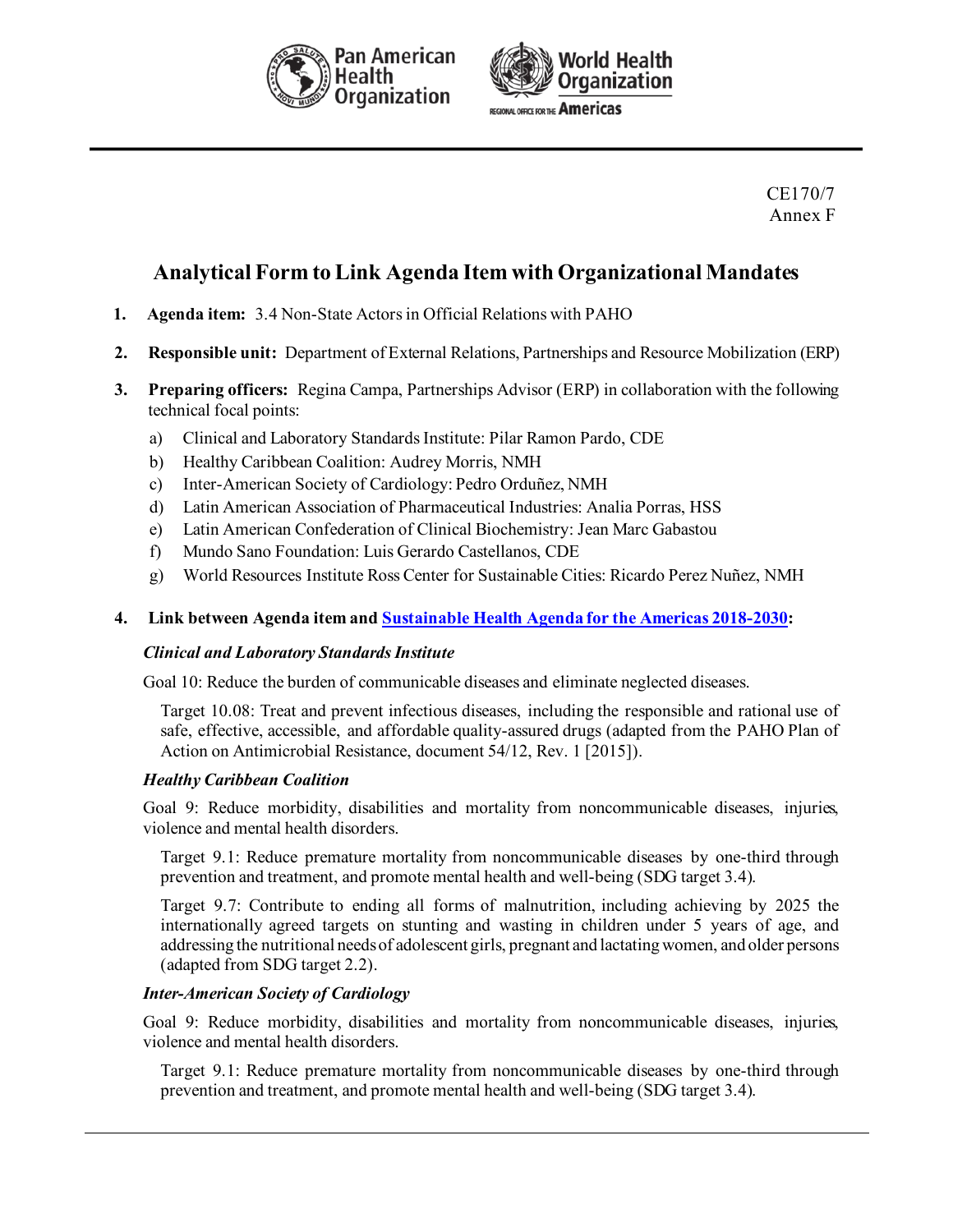### *Latin American Association of Pharmaceutical Industries*

Goal 5: Ensure access to essential medicines and vaccines, and to other priority health technologies, according to available scientific evidence and the national context.

Target 5.1: Ensure timely access to medicines on the national essential medicines list, and to priority health technologies, without any payment at the point of care, service, or dispensing of the medicine, according to the national context (Revised PAHO Strategic Plan outcome 4.3).

Target 5.3: Have in place a national regulatory authority for medicines rated at level-3 capacity based on the WHO global benchmarking tool (Adapted from PAHO Strategic Plan outcome 4.3).

Target 5.7: Strengthen national, subregional and regional mechanisms for negotiation and purchasing to improve the capacity of countries to obtain more affordable and equitable prices for medicines, vaccines, and other health technologies (Policy on Access and Rational Use of Strategic and High-cost Medicines and Other Health Technologies, PAHO document CD55/10, Rev. 1 [2016]).

Target 5.8: Taking into account public health perspectives, strengthen the capacity to implement intellectual property policies and health policies that promote research and development of medicines, vaccines and other health technologies for communicable and noncommunicable diseases that primarily affect developing countries and that promote access to affordable medicines, vaccines, and other health technologies (adapted from SDG target 3.b and Policy on Access and Rational Use of Strategic and High-cost Medicines and Other Health Technologies, PAHO document CD55/10, Rev. 1 [2016]).

### *Latin American Confederation of Clinical Biochemistry*

Goal 8: Strengthen national and regional capacities to prepare for, prevent, detect, monitor, and respond to disease outbreaks, and emergencies and disasters that affect the health of the population.

Target 8.1: Reduce the number of cases of death, disability, and illness, with emphasis on protection of the poor and vulnerable populations affected by emergencies and disasters (combination of the SDG target 11.5 and PAHO Strategic Plan impact goal 9).

### *Mundo Sano Foundation*

Goal 10: Reduce the burden of communicable diseases and eliminate neglected diseases.

Target 10.7: Eliminate neglected infectious diseases as public health problems (adapted from the PAHO Plan of Action for the Elimination of Neglected Infectious Diseases and Post-Elimination Actions 2016-2022, document CD55/15 [2016]).

### *World Resources Institute Ross Center for Sustainable Cities*

Goal 9: Reduce morbidity, disabilities and mortality from non-communicable diseases, injuries, violence, and mental health disorders.

Target 9.5: Reduce by half the number of deaths and injuries caused by road traffic accidents (adapted from SDG target 3.6).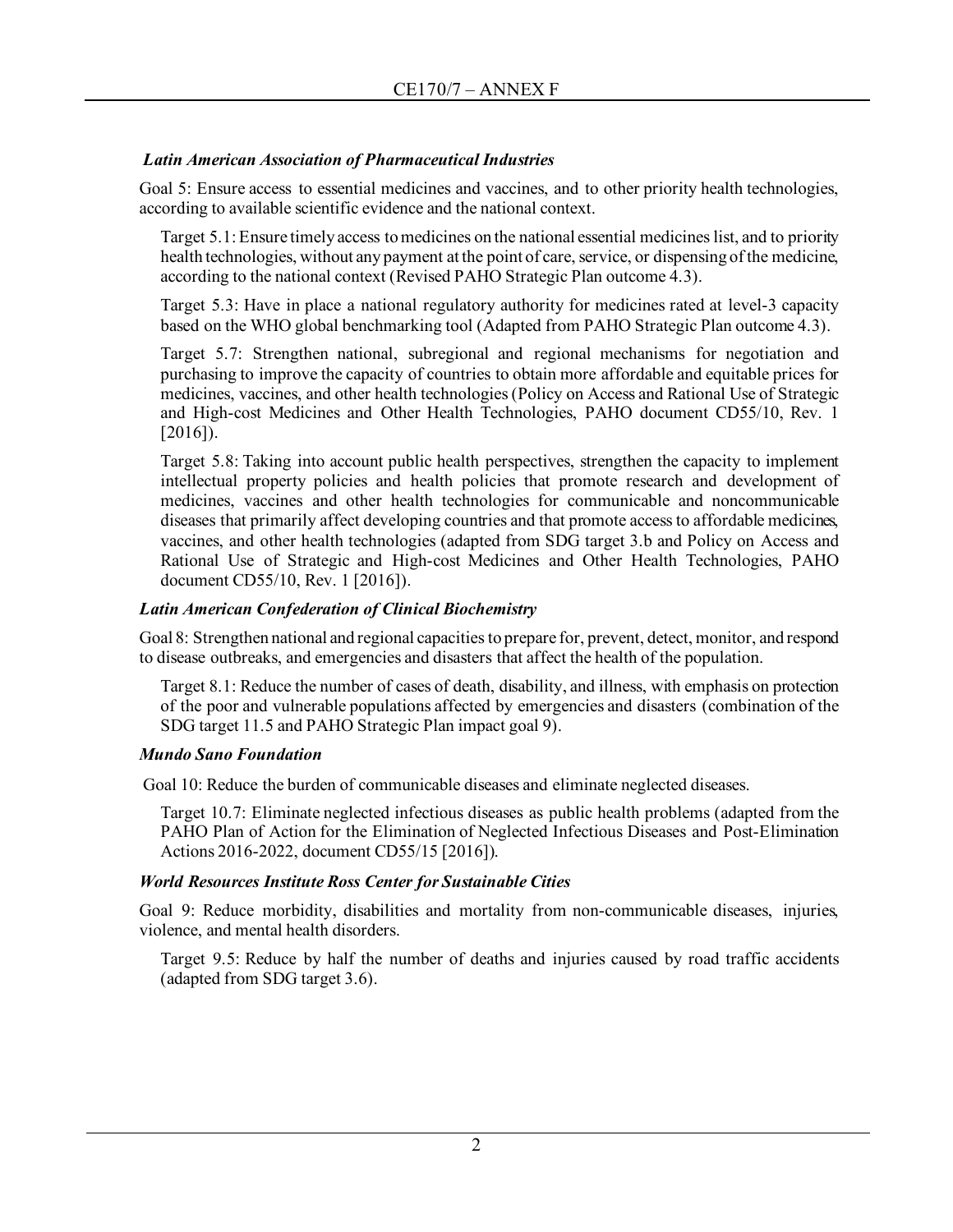### **5. Link between Agenda item and the [Strategic Plan of the Pan American Health Organization](https://www.paho.org/en/documents/paho-strategic-plan-2020-2025)  [2020-2025:](https://www.paho.org/en/documents/paho-strategic-plan-2020-2025)**

### *Clinical and Laboratory Standards Institute*

Outcome 12: Risk factors for communicable diseases. Risk factors for communicable diseases reduced by addressing the determinants of health through intersectoral action.

*Outcome Indicator 12.c*: Number of countries and territories with increased antimicrobial resistance (AMR) surveillance capacity to guide the public health interventions for decreasing the risk and preventing the spread of multidrug-resistant infections through intersectoral action.

### *Healthy Caribbean Coalition*

Outcome: 5. Access to services for NCDs and mental health conditions.

*Outcome Indicator 5.a*: Number of countries and territories that achieve the 2025 global NCD target to halt the rise in diabetes assessed by age-standardized prevalence of raised blood glucose/diabetes among adults aged 18+ years.

*Outcome Indicator 5.b:* Number of countries and territories that reach a target of 35% prevalence of controlled hypertension at population level (<140/90 mmHg) among persons with hypertension 18+ years of age.

Outcome 13: Risk factors for noncommunicable diseases reduced by addressing the determinants of health through intersectoral action.

*Outcome Indicator 13.b*: Total (recorded and unrecorded) alcohol per capita (APC) consumption among persons 15+ years of age within a calendar year in liters of pure alcohol, adjusted for tourist consumption.

*Outcome Indicator 13.c*: Age-standardized mean population intake of salt (sodium chloride) per day in grams in persons aged 18+ years.

Outcome: 14. Malnutrition in all its forms reduced.

*Outcome Indicator 14.d*: Prevalence of childhood and adolescent obesity (5-19 years of age).

*Outcome Indicator 14.e*: Prevalence of overweight and obesity in persons 18+ years of age.

### *Inter-American Society of Cardiology*

Outcome 5: Access to services for NCDs and mental health conditions.

*Outcome Indicator 5.b:* Number of countries and territories that reach a target of 35% prevalence of controlled hypertension at population level (<140/90 mmHg) among persons with hypertension 18+ years of age.

### *Latin American Association of Pharmaceutical Industries*

Outcome: 8. Access to health technologies.

*Output 8.1*: Countries and territories enabled to develop/update, implement, monitor, and evaluate national policies and regulations for timely and equitable access to medicines and other health technologies.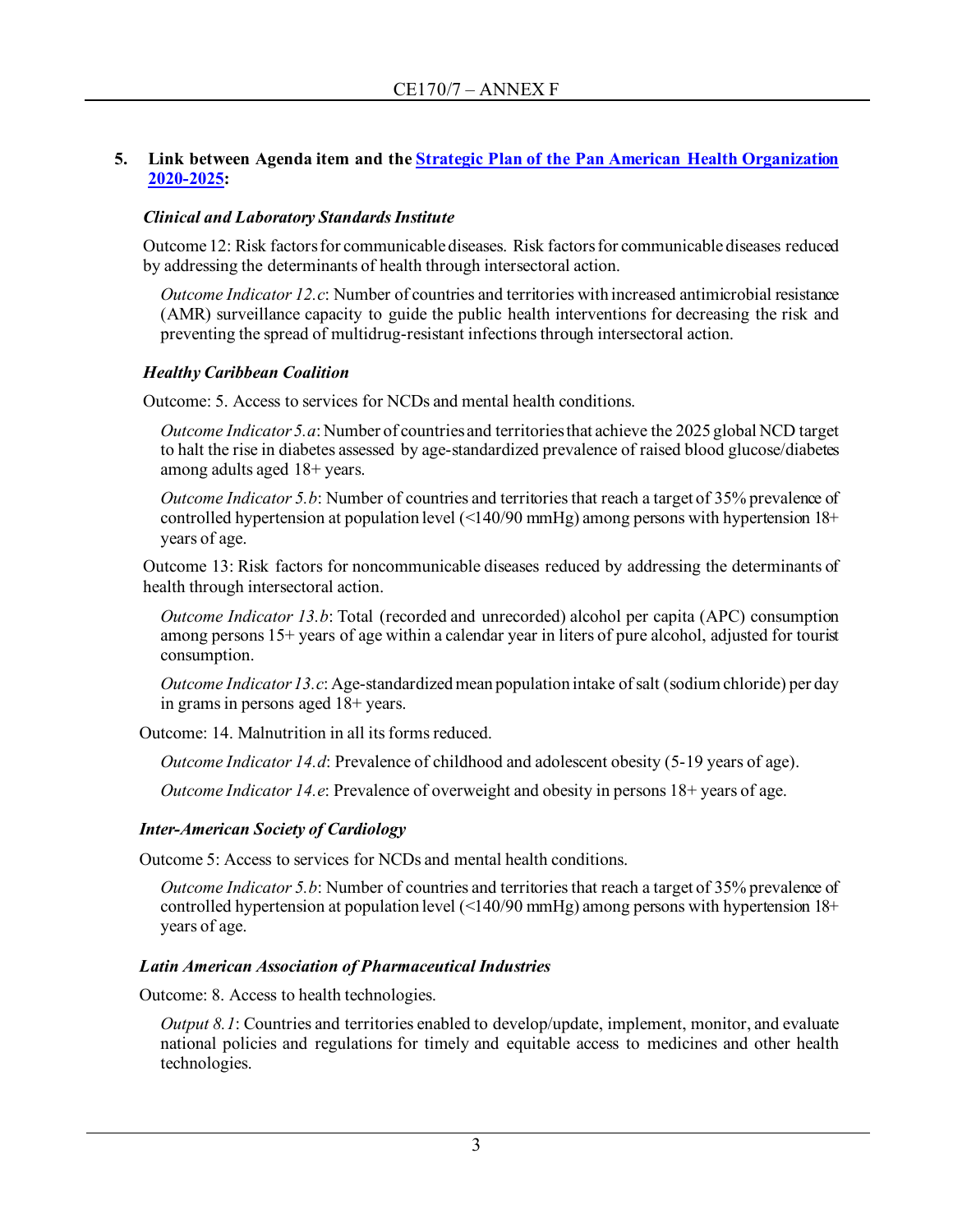*OPT Indicator 8.1.a*: Number of countries and territories with updated national policies and/or strategies on access, quality, and use of medicines and other health technologies.

*OPT Indicator 8.1.b*: Number of countries and territories with policies and/or strategies on research and development, innovation, and/or manufacturing to promote access to affordable health products

*Output* 8.2: Countries and territories enabled to strengthen their national regulatory capacity for medicines and health products.

*OPT Indicator 8.2.a*: Number of countries and territories that have established an institutional development plan to improve regulatory capacity for health products based on the assessment of their national regulatory capacities by the Global Benchmarking Too.

### *Latin American Confederation of Clinical Biochemistry*

Outcome 24: Epidemic and pandemic prevention and control.

*Outcome Indicator 24 a*: Number of countries and territories with capacity to effectively respond to major epidemics and pandemics.

### *Mundo Sano Foundation*

Outcome 12: Risk factors for communicable diseases.

*Outcome Indicator 12.b*: Number of countries and territories where the entire endemic (by vector transmission) territory or territorial unit has a domestic infestation index (by the main triatomine vector species or by the substitute vector, as the case may be) of less than or equal to 1%.

Outcome 17: Elimination of communicable diseases.

*Outcome Indicator 17.c*: Interruption of transmission of neglected infectious diseases (NID) in countries, following WHO criteria and guidelines [b) Chagas disease].

### *World Resources Institute Ross Center for Sustainable Cities*

Outcome 15: Intersectoral response to violence and injuries.

*Outcome Indicator 15.a*: Number of countries and territories with an operational advisory committee or lead agency on road safety that supports the development and/or implementation of a national road safety strategy.

### **6. List of collaborating centers and national institutions linked to this Agenda item:**

### *Latin American Association of Pharmaceutical Industries*

- Biologics and Generics Therapies Directorate by Health Canada CAN-94.
- Center for Biologics Evaluation and Research (CBER)/ Food and Drug Administration (FDA) USA-289.
- Ministries of Health from countries and Territories in the Region of the Americas.
- National Regulatory Authorities of Medicines and other Health Technologies from countries and Territories in the Region.
- Pan American Network for Drug Regulatory Harmonization (PANDRH).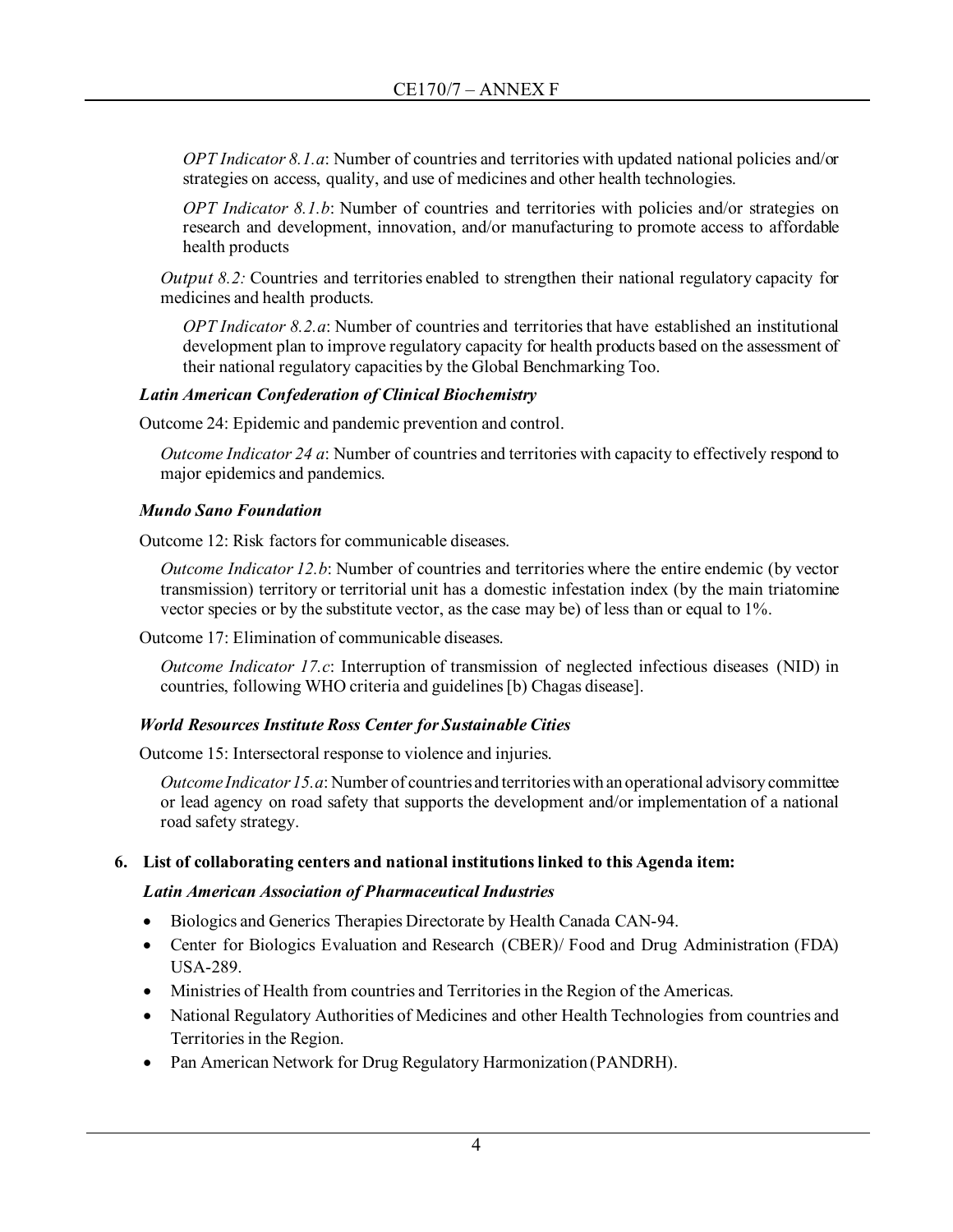### *Latin American Confederation of Clinical Biochemistry*

- WHO Collaborating Center MEX-31 (InDRE, Mexico): Laboratory Biosafety.
- WHO Collaborating Center MEX-34 (InDRE Mexico): Laboratory Quality Management.

### *Mundo Sano Foundation*

Instituto Nacional de Parasitología "Dr. Mario Fatala Chaben".

### **7. Best practices in this area and examples from countries within the Region of the Americas:**

### *Clinical and Laboratory Standards Institute*

Development of standards based on surveillance data for the elaboration of drug-susceptibility test cut-off-points for specific pathogens, such as *Haemophilus influenzae* with the participation of the National Institute of Health of Colombia. Countries also participated in the development of azithromycin breakpoints in *Salmonella* spp. and *Shigella* spp. making available routine surveillance data produced in the Region.

During 2021, CLSI conducted training assistance in Caribbean countries with the objective of strengthening laboratory personnel capacities in maintaining a quality management system.

### *Healthy Caribbean Coalition*

Analysis of National NCD Commissions (NNCDC) in the Caribbean, with recommendations to strengthen their capacities, and identification of entry points to establish and/or strengthen tobacco control coordinating mechanisms in line with the World Health Organization (WHO) Framework Convention on Tobacco Control (FCTC), article 5.2.a.

Advocacy for healthy food environments through the implementation of key policies including mandatory front-of-package nutrition warning labelling (FOPWL), healthy school policies, fiscal policies to encourage consumption of healthy foods, and regulation of marketing of unhealthy foods to children.

Advocacy for front-of-package warning labels through communication activities including subregional campaigns, and technical support through the CARICOM Regional Organization for Standards and Quality (CROSQ) consultation process.

Promotion of regional/national comprehensive alcohol policies through annual Caribbean Alcohol Reduction Day to build public and policymaker awareness around the harmful effects of alcohol use.

### *Inter-American Society of Cardiology*

The active participation of the National Cardiology Societies in the technical/advisory teams in several of the HEARTS implementing countries is facilitating the adoption of the HEARTS model within national health delivery systems. Similarly, active participation in national societies' annual conferences and congresses where HEARTS in the Americas has a space to present advances to the leading thought leaders in the cardiovascular field. A special session on HEARTS is being prepared for the upcoming XXIX InterAmerican Congress of Cardiology to be held 8-11 June, 2022. Finally, PAHO partnered with SIAC for the development and production of a virtual course on Hypertension Management for Primary Care Teams. This course has been one of the most successful courses with over 71,000 enrolled health professionals and students since its inception.